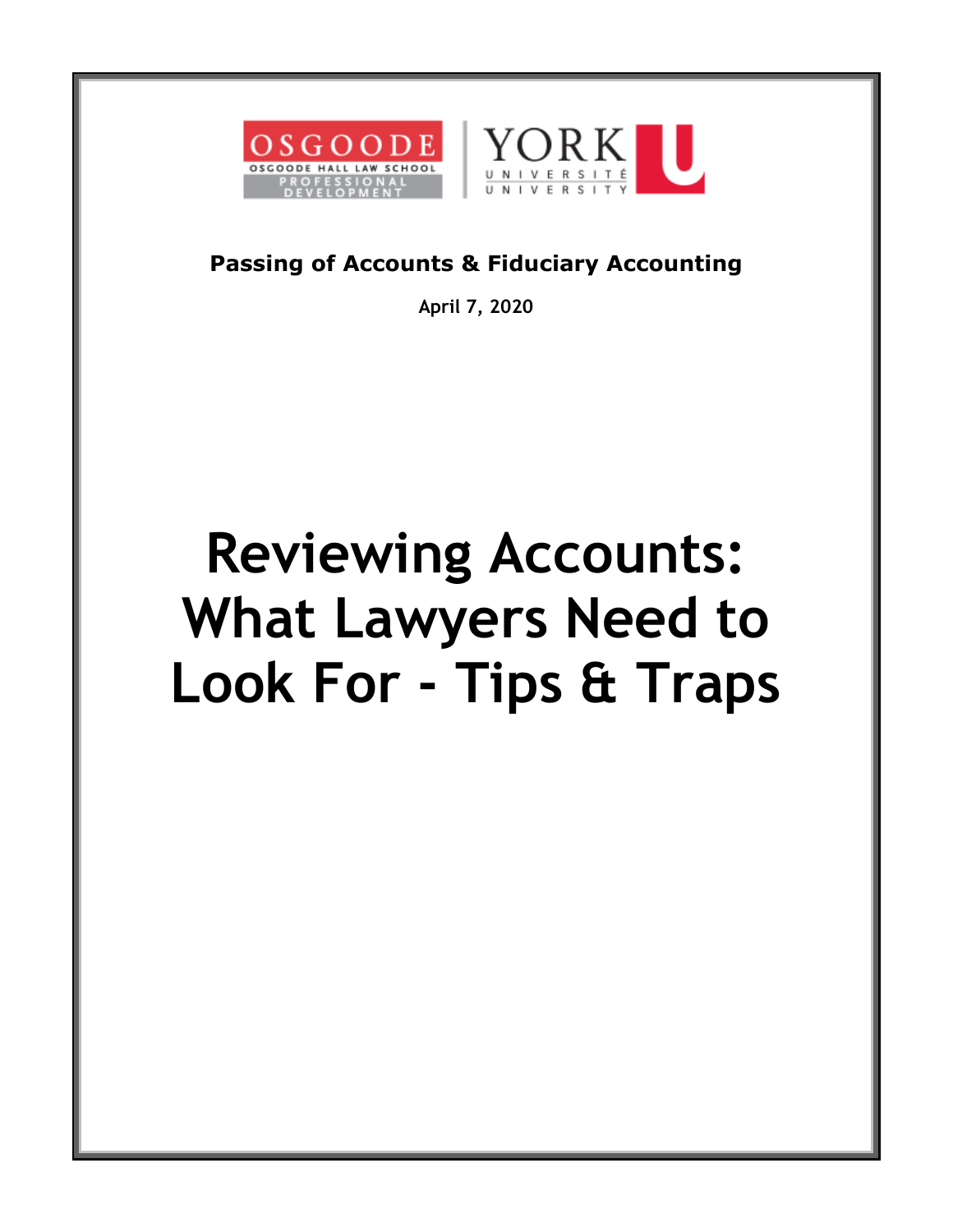#### PASSING OF ACCOUNTS & FIDUCIARY ACCOUNTING

Reviewing Accounts: What Lawyers Need to Look For

Tracey Phinnemore – WEL PARTNERS

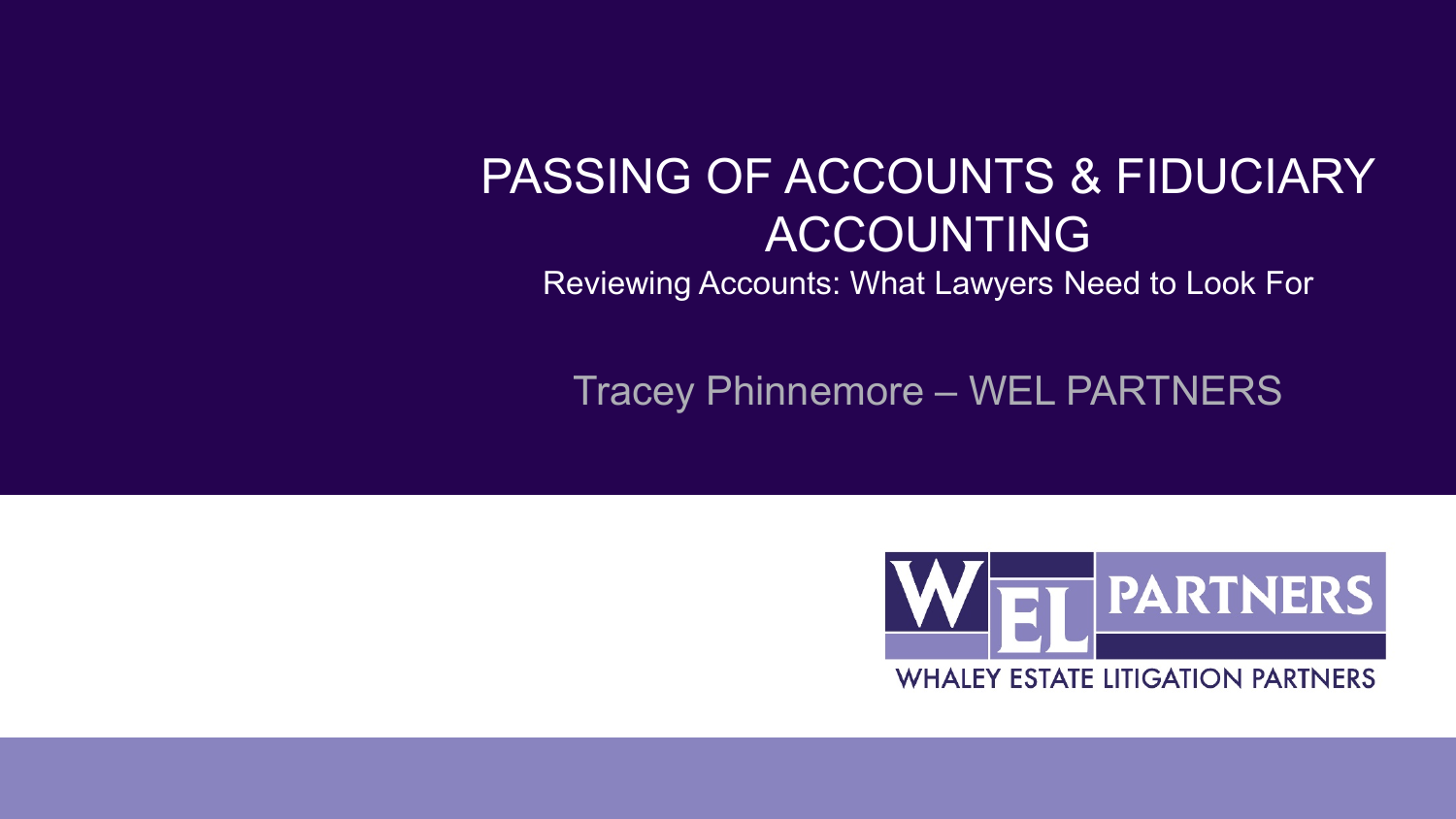What lawyers need to look for – we will cover

- **Guidelines for distinguishing between income and capital**
- **How to conduct a thorough analysis – which numbers need to add up where?**
- **Common errors to watch out for**
- **What qualifies as inadequate accounting**

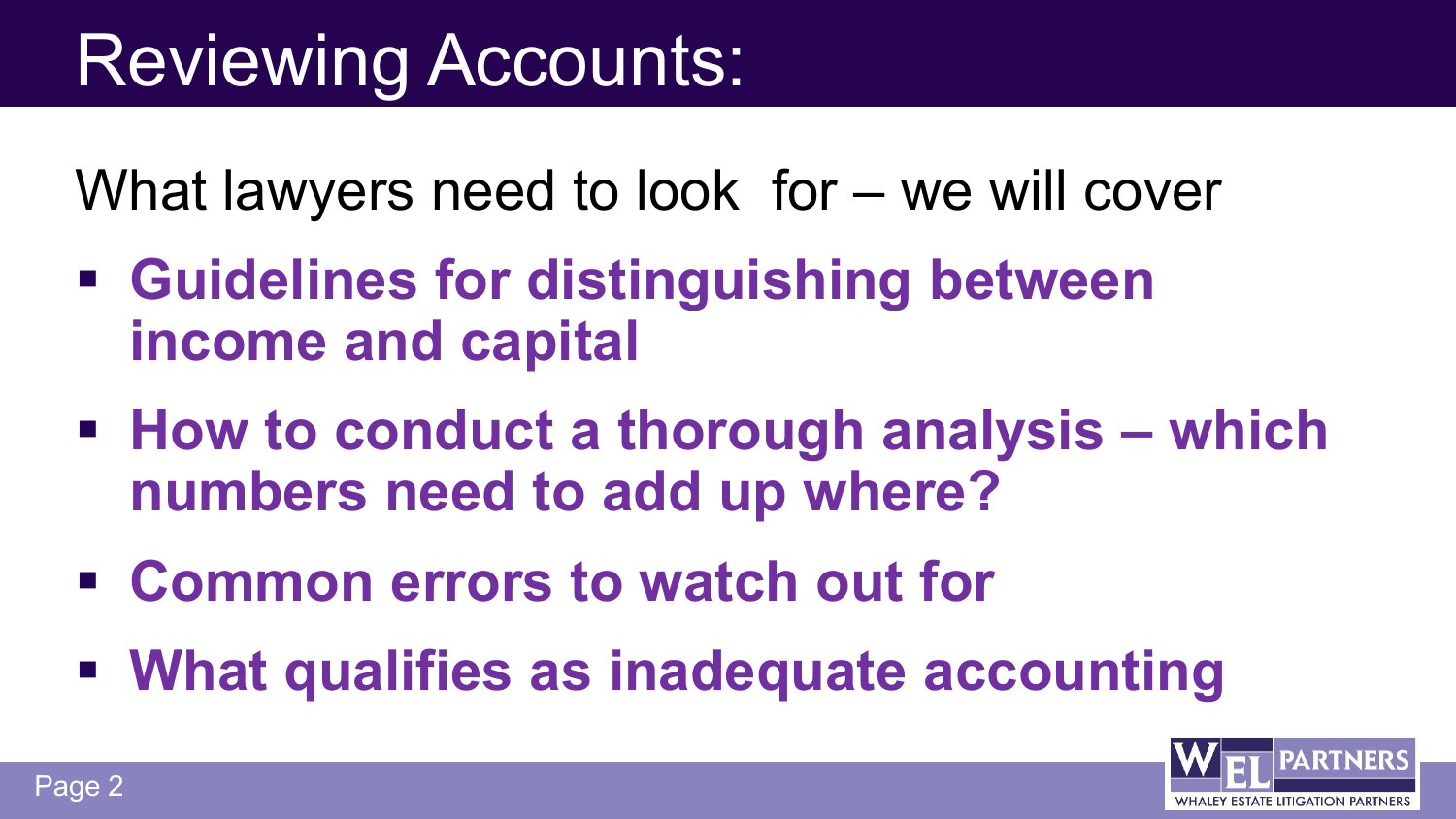### Introduction to Accounts

- Duty to maintain records some delegation but ultimately trustee responsible to account in accordance with governing documents
- Governing document provides guidance
- **Duty to act in good faith in the interest of all** beneficiaries
- **Trustee responsible re treatment of transactions**

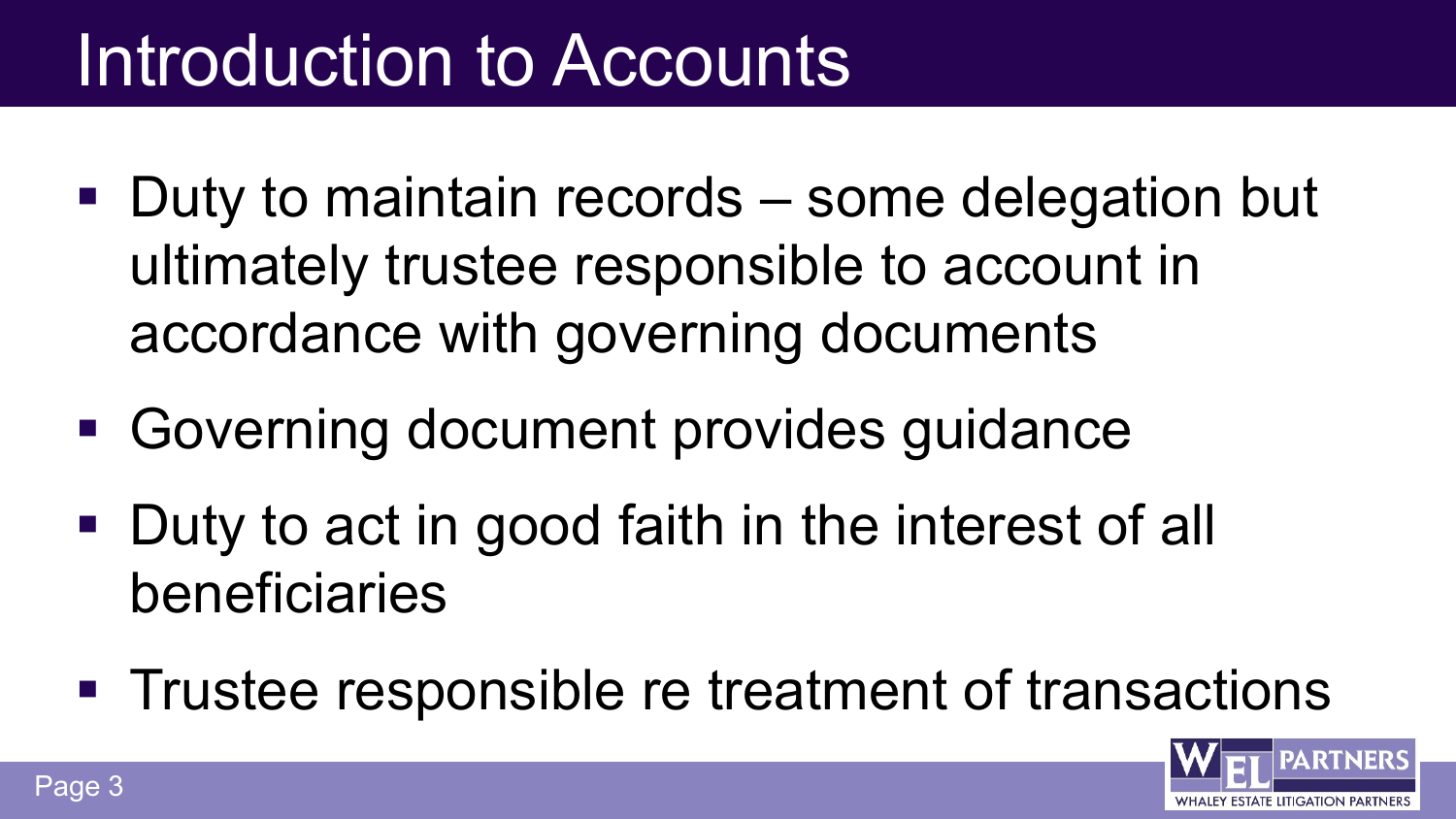### Distinguishing between income and capital

- Form of accounts, Rule 74.17(3) (separate as to income and capital – Rule states only required if governing document dictates but as a practice accounts in court format are generally always separate as to income and capital)
- Even hand rule between capital and income beneficiaries
- Account entries dealing with Capital and Income

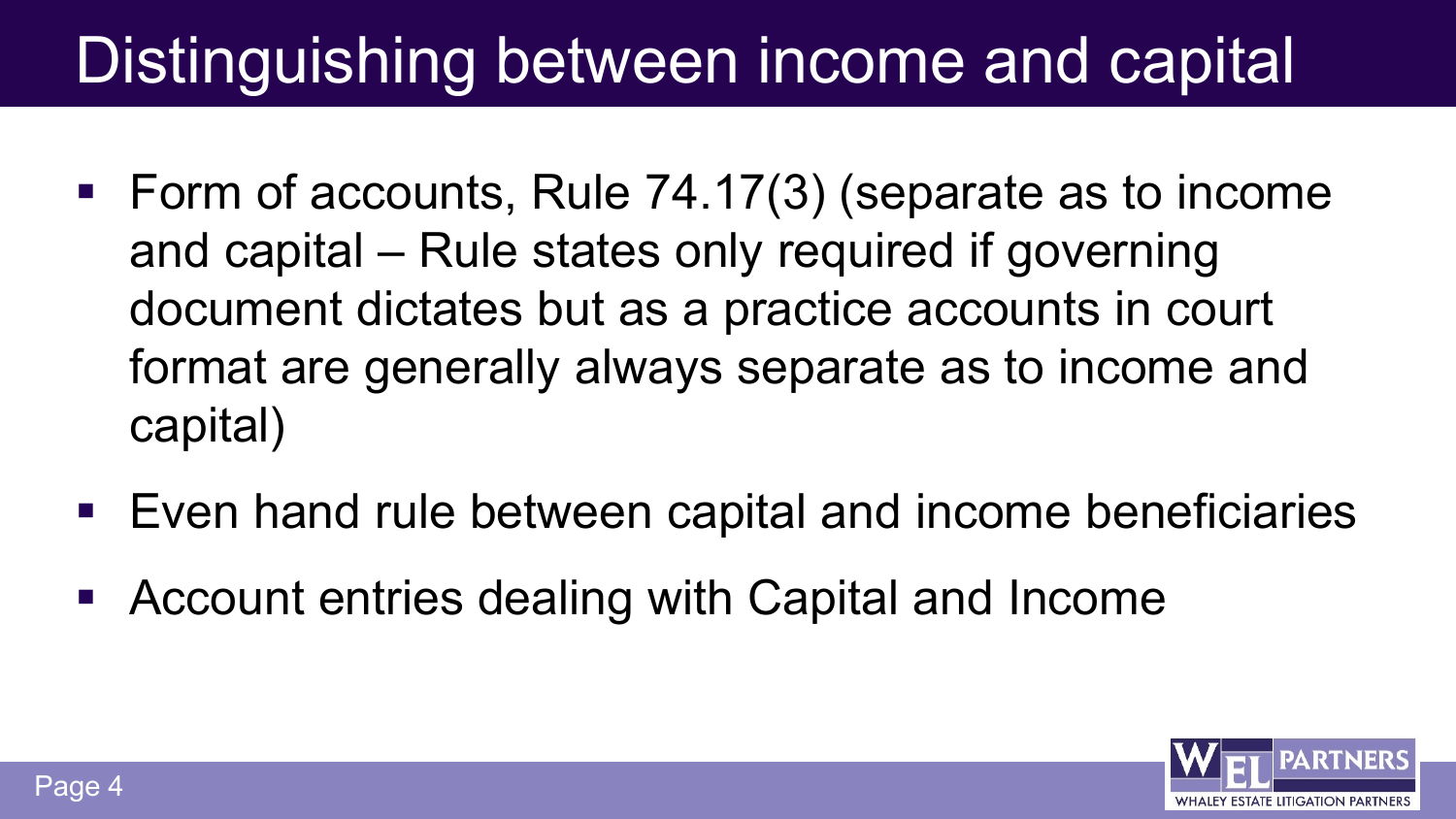### What are Considered Capital Entries?

- What are capital entries?
	- Capital Receipts would be the realization of original assets and the profits/gains on the sale of any original assets or trustee investments.
	- Capital Disbursements would be related to the administration of the Estate and any capital losses (e.g. funeral expenses, debts, legal fees, legacies, etc.) Certain expenses could be split between capital and revenue at discretion of trustee (e.g. large repair or renovation to rental property)

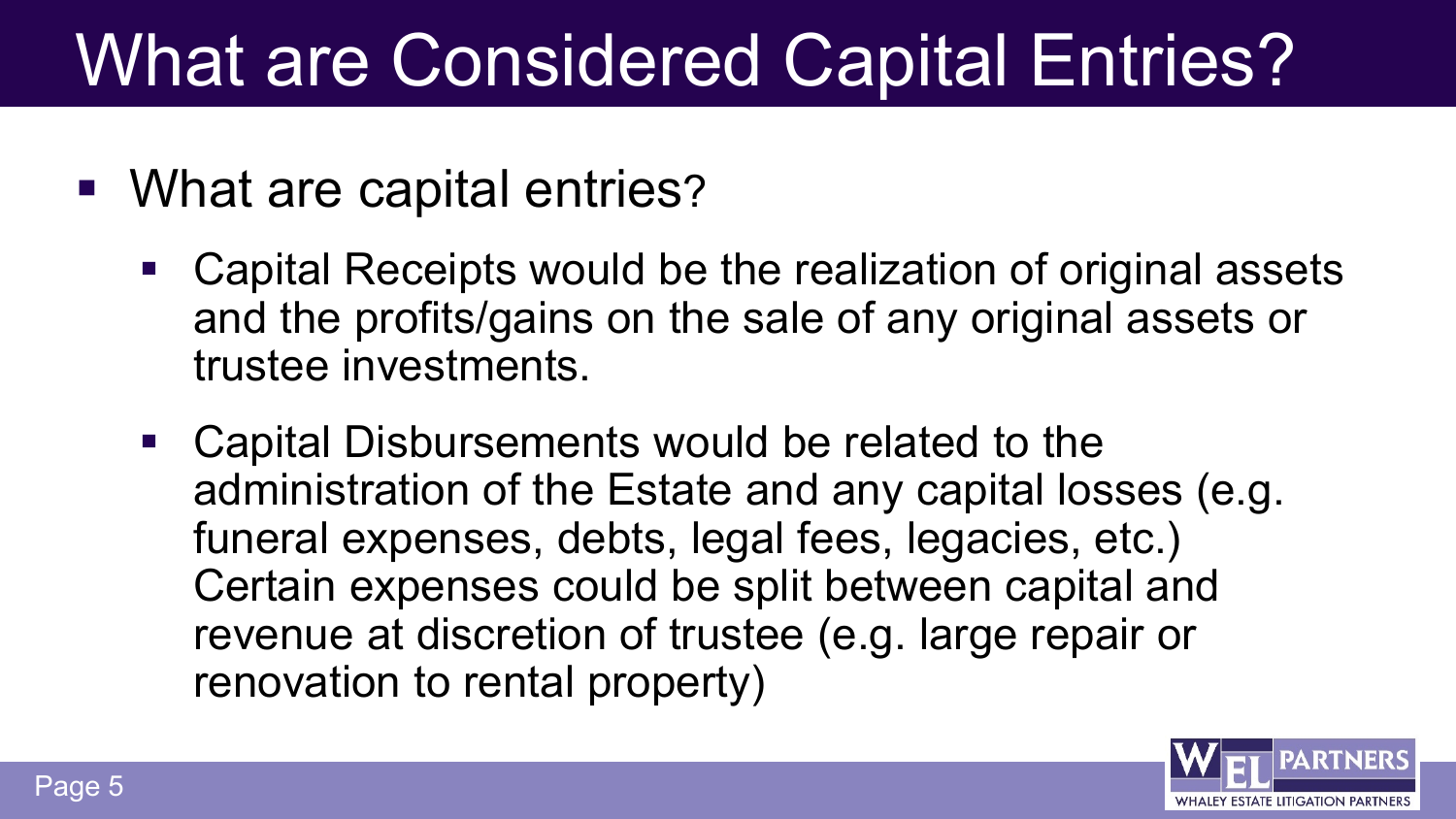### What are Considered Revenue Entries?

- What are revenue entries?
	- Revenue Receipts would include income received on original assets and trustee investments (e.g. interest, rental income, \*dividends,etc.)
	- Revenue disbursements would include any expenses associated with the earning of that income (e.g. investment management fees). Generally income tax would be a revenue disbursement, however, if tax is related to capital gains would be a capital disbursement
- Payments and benefits by corporations \*Form rule (not all dividends are revenue)

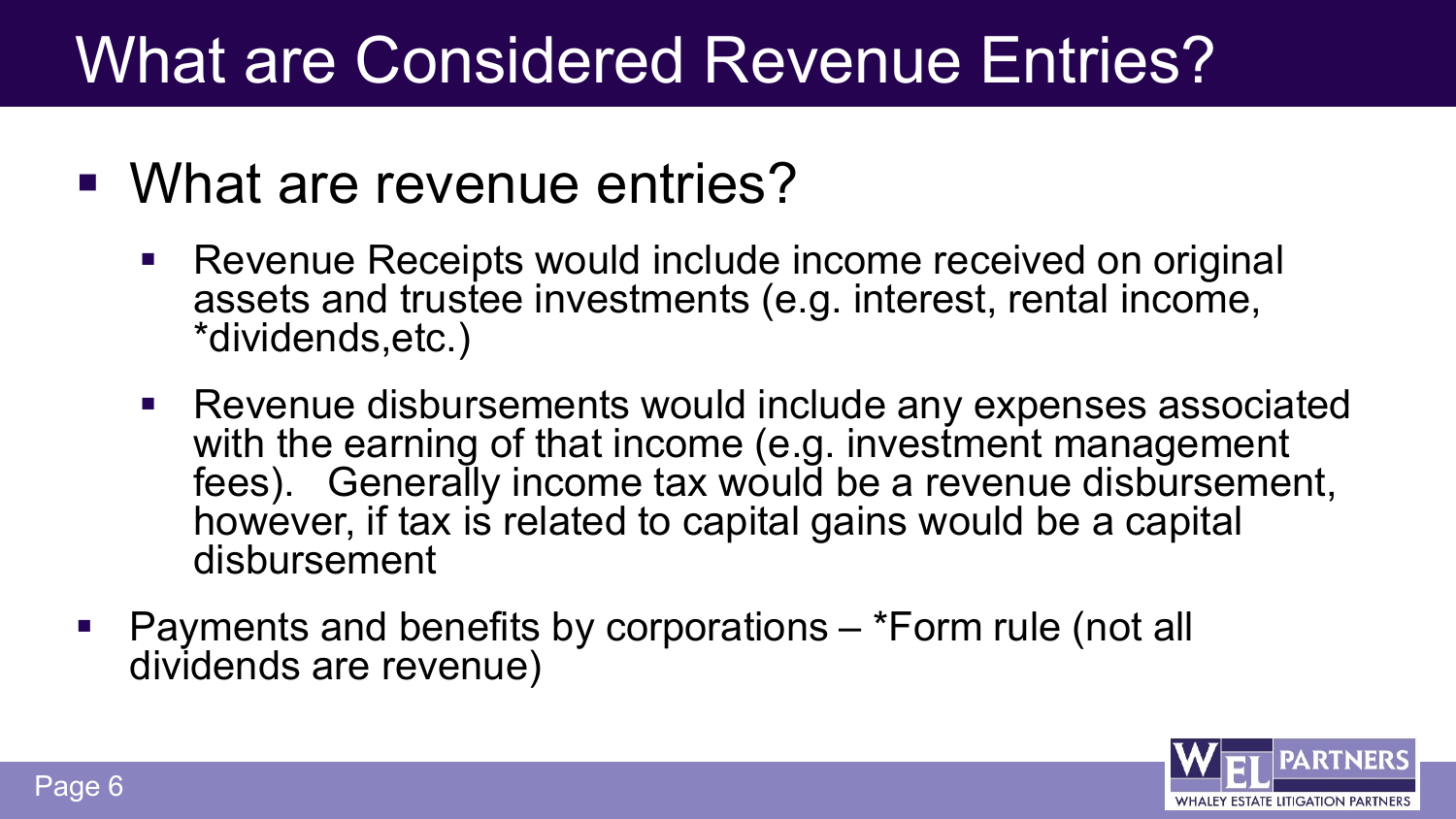### Receipts by corporations to shareholders

- Payments from corporations to their shareholders are **dividends**
- Whether a dividend is capital or income depends on the **form** of the dividend declared by the corporation **NOT** the **substance**
- This is called the "*form rule*"

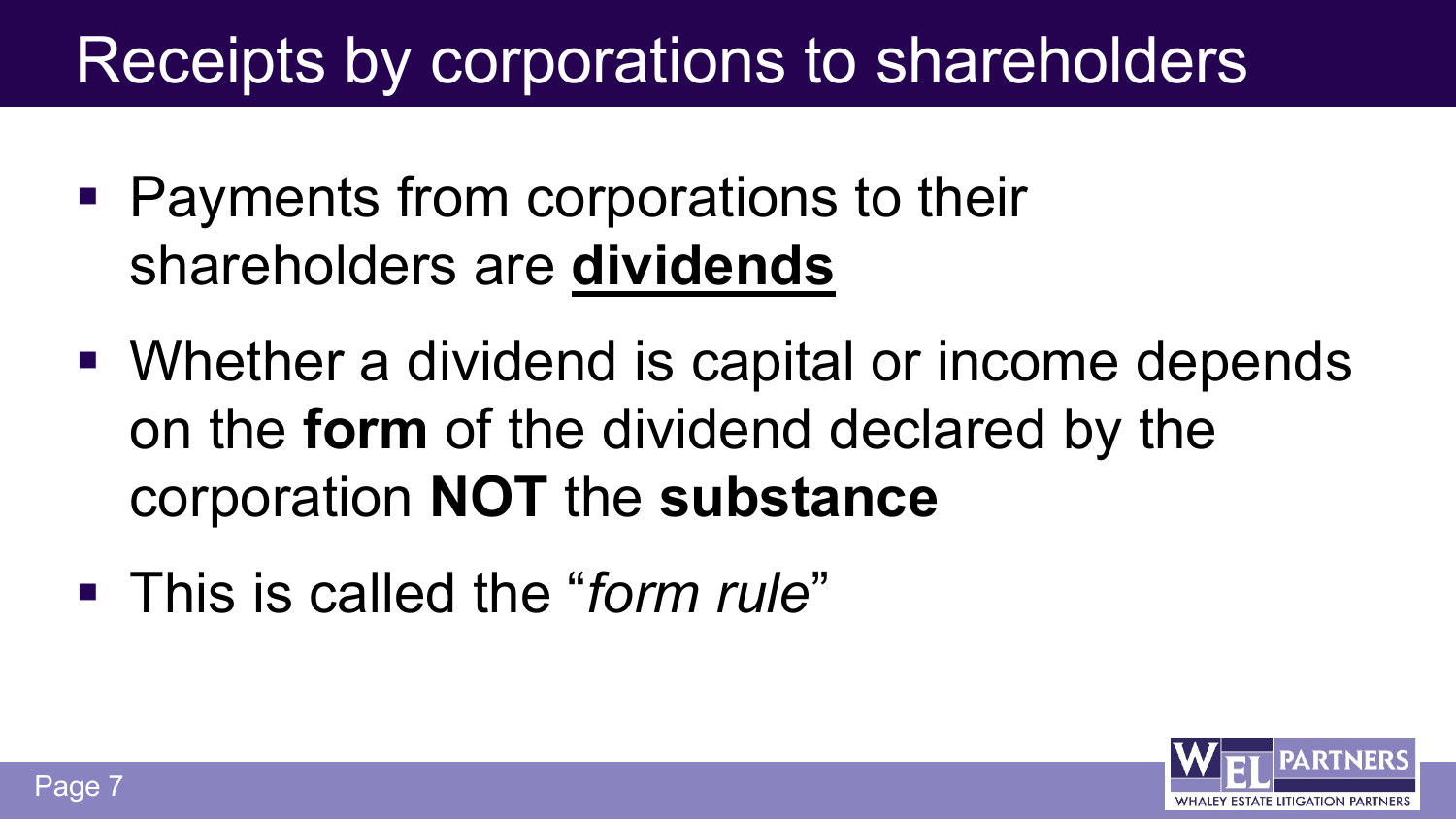### Capital/income dividend

- A rolling back of profits into the Company e.g.
	- o Options to purchase shares
	- o Payments to redeem or retract shares
	- o Issue of new shares (e.g. stock dividends)
	- These are treated as **capital** in the trustee's hands and recorded as such in the Accounts

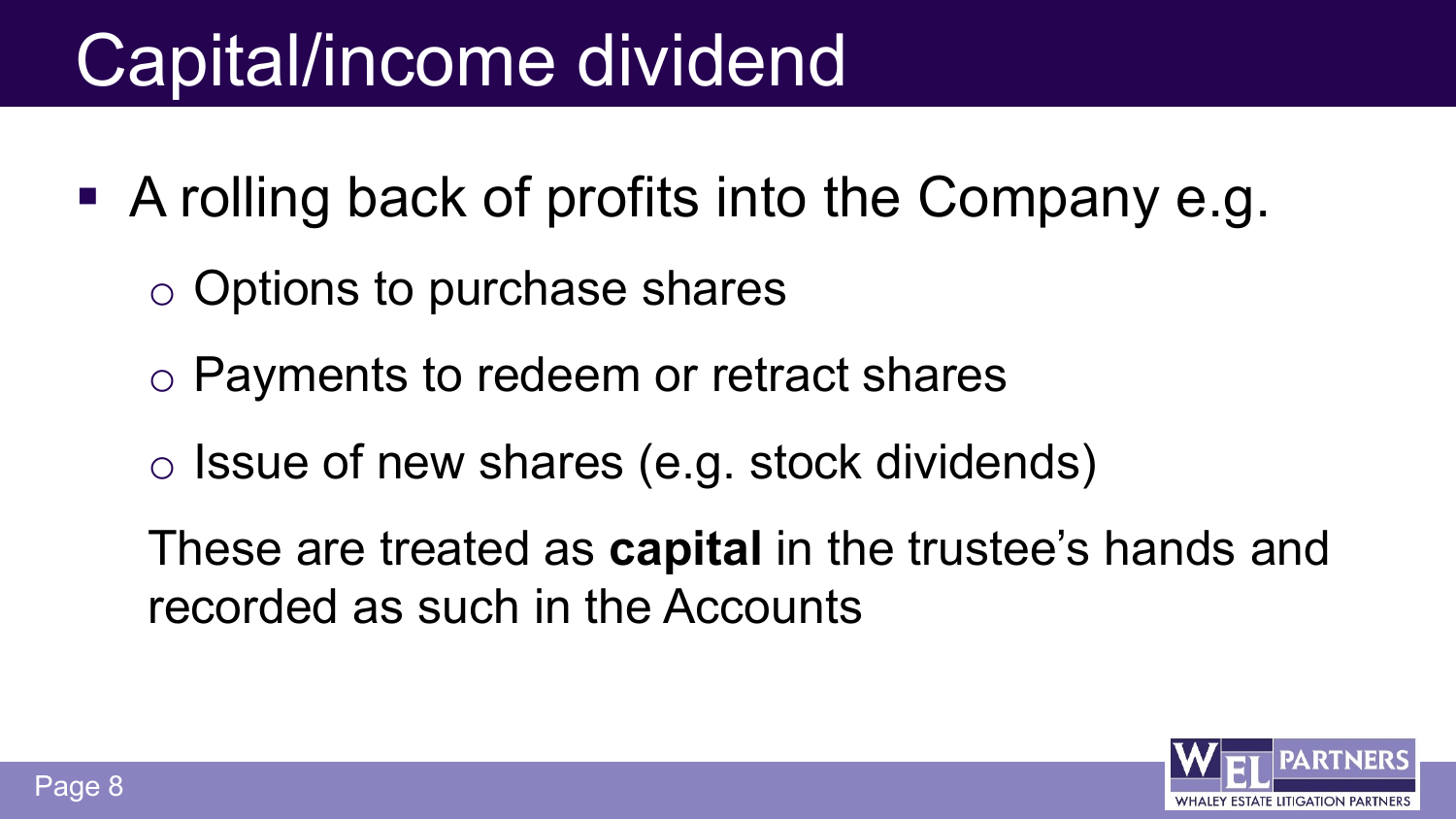### Capital/income dividend

- A payment of business profits whether cash or kind is considered **income** and recorded under Revenue Receipts in the Accounts
- The *form rule* is sometimes disregarded if it causes a particularly unjust result e.g. if a corporation is wound up and its entire assets are distributed by way of an ordinary dividend

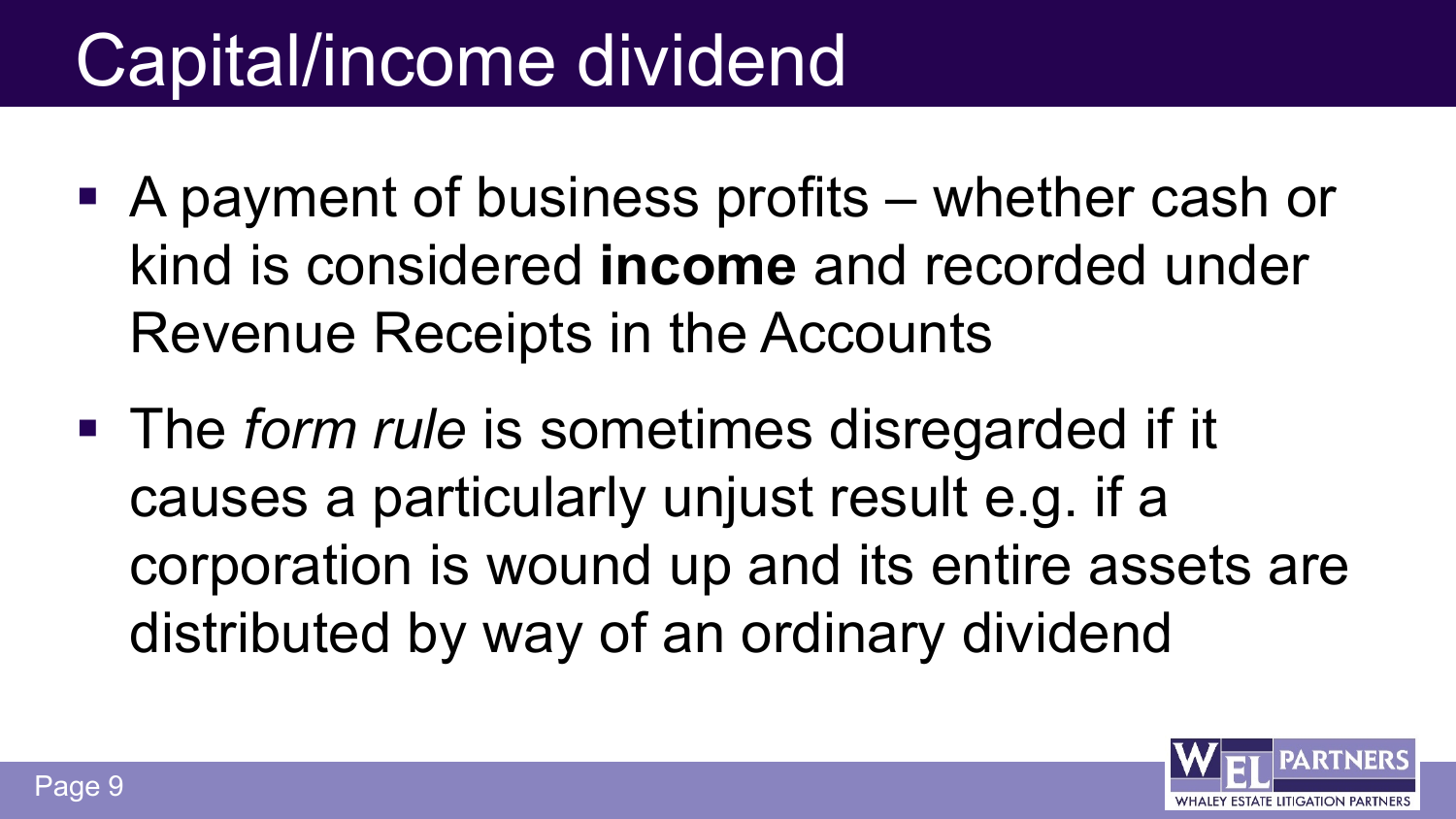### Capital beneficiary

- Concerned that assets invested are secure and that there is capital growth
- If task of investing is delegated to an agent must be made pursuant to a written plan for investment property

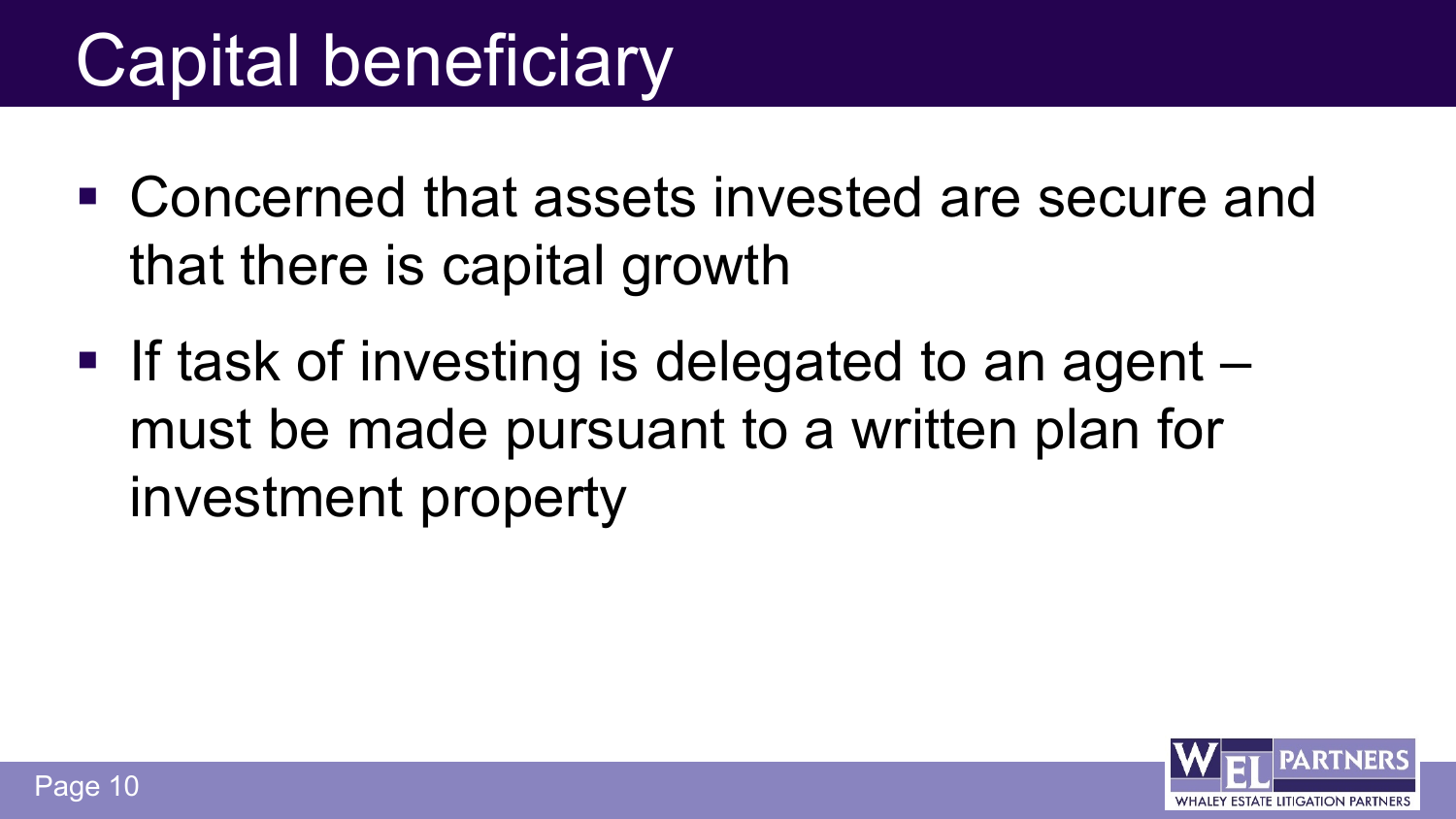### Capital beneficiary – Account Review

- **If Identify any tasks delegated by trustee** 
	- o Express provision in governing document
	- o Nature, physical location and size of asset
	- o Expertise of trustee *vis a vis* asset
	- o Common business practice
	- If agent used review invoices/fees of agent (deductible from compensation?)

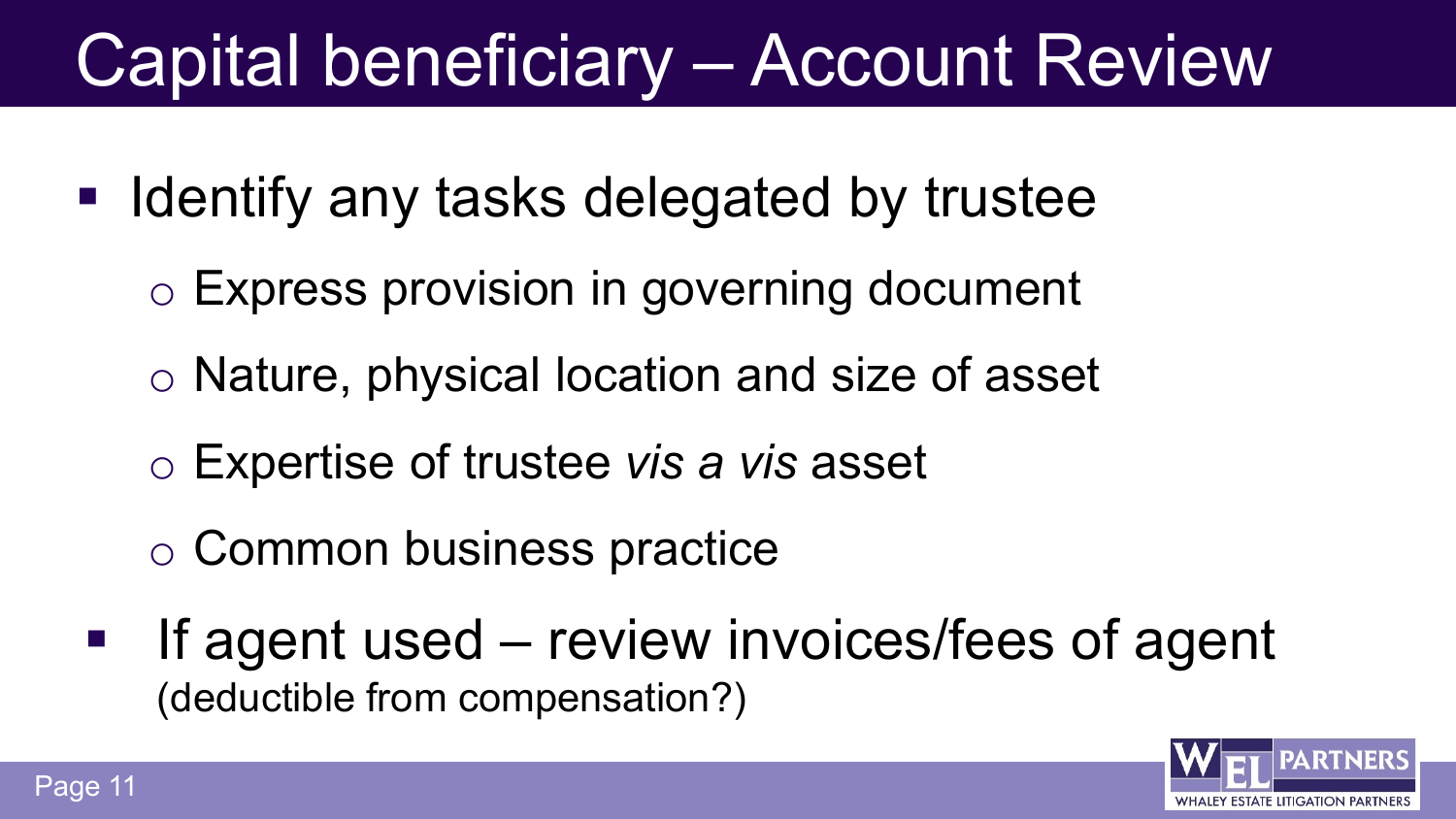### Capital beneficiary – Account Review

- Check whether investment policy undertaken was it reasonable and adhered to
- Check opening and closing balances is there unexplained erosion of \$\$ or unacceptable growth rate – make enquiries
- If delegated to third party  $-$  did trustee monitor agent's performance

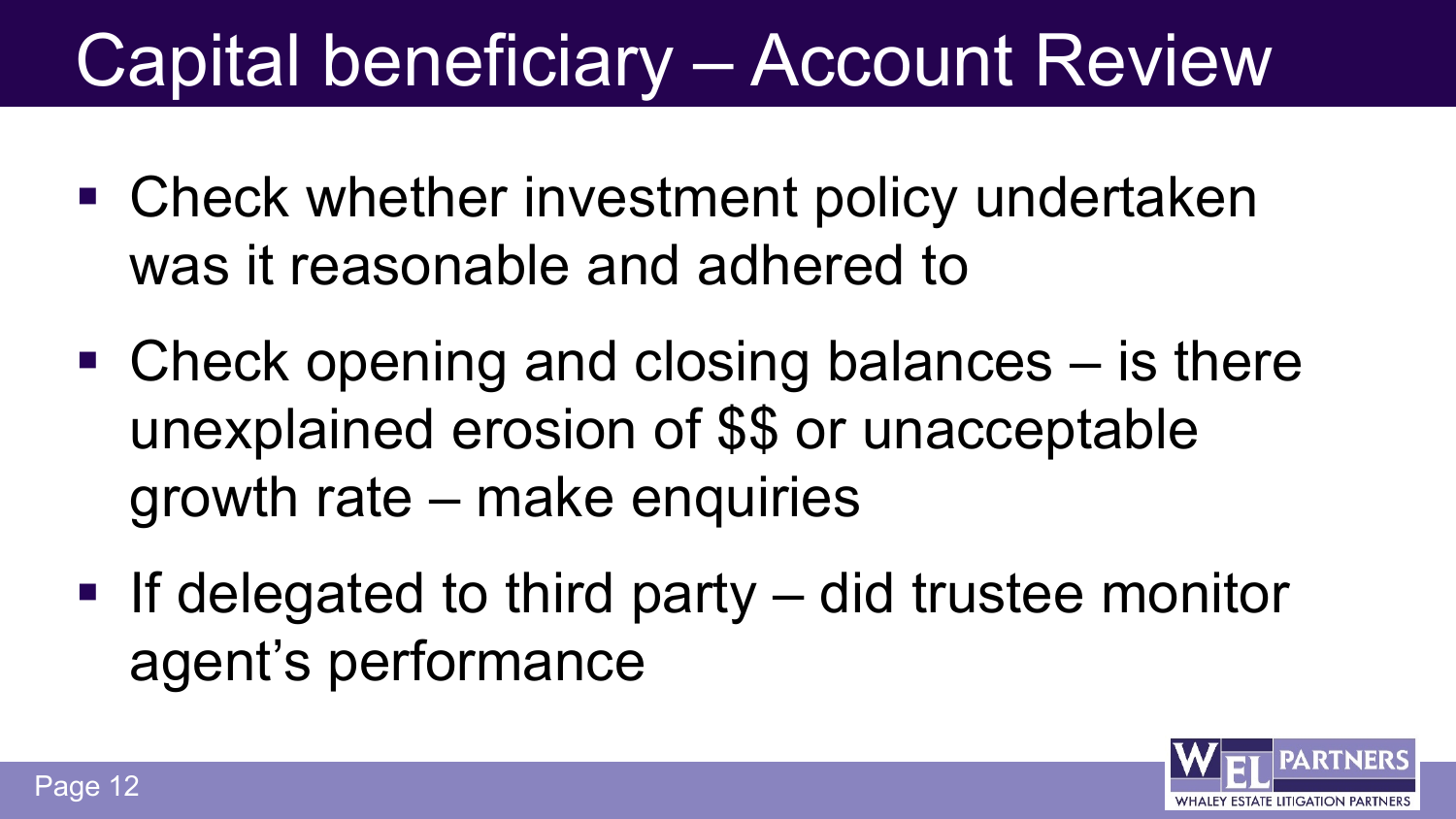### Income beneficiary

- Are income distributions mandatory or discretionary – are trustees to consider factors?
- To whom and when are income distributions to be made?
- Is trustee directed to prefer interests of one beneficiary over another?
- Are expenses allocated between capital/revenue?

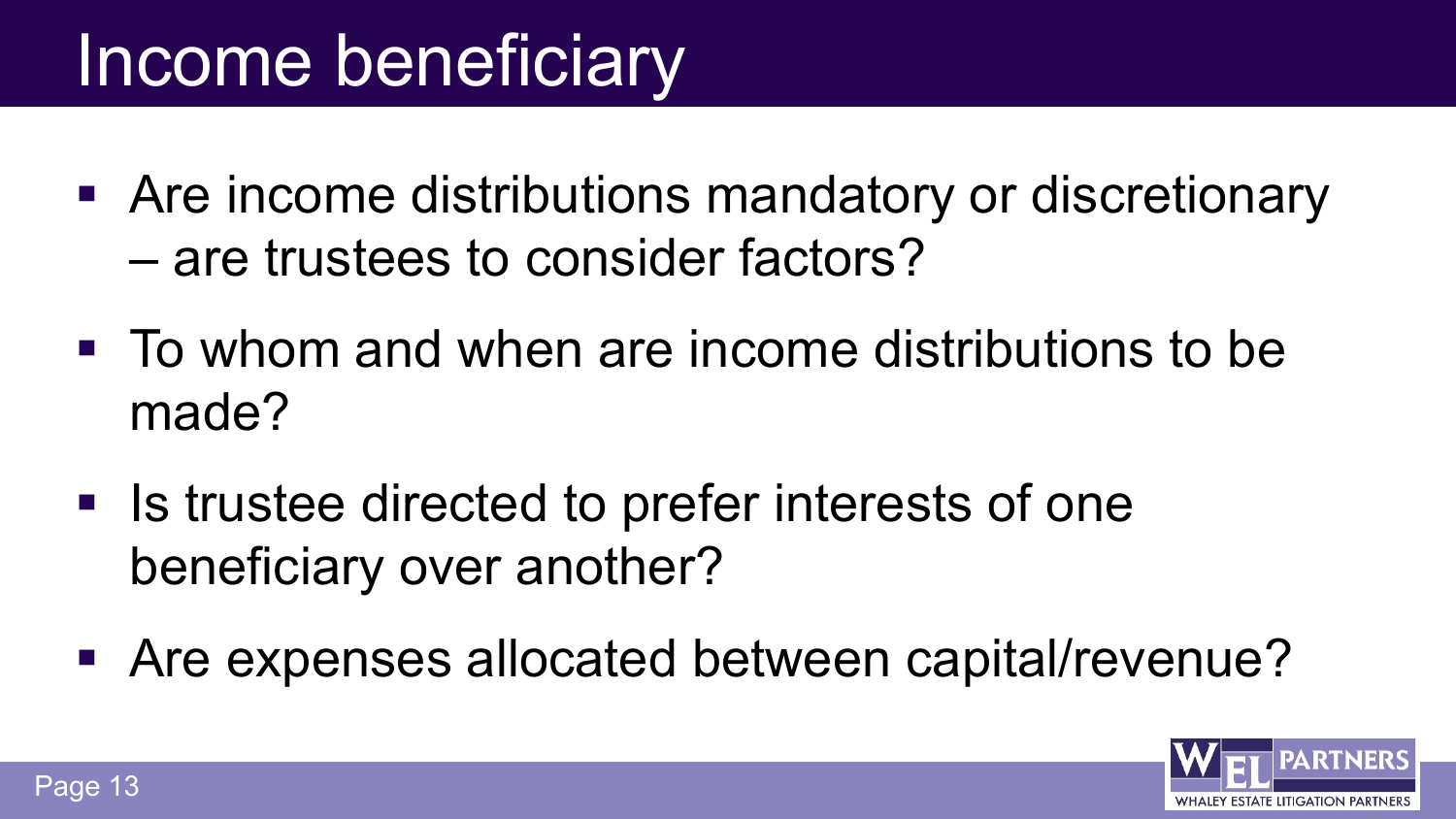# **HOW TO CONDUCT A THOROUGH ANALYSIS**



Page 14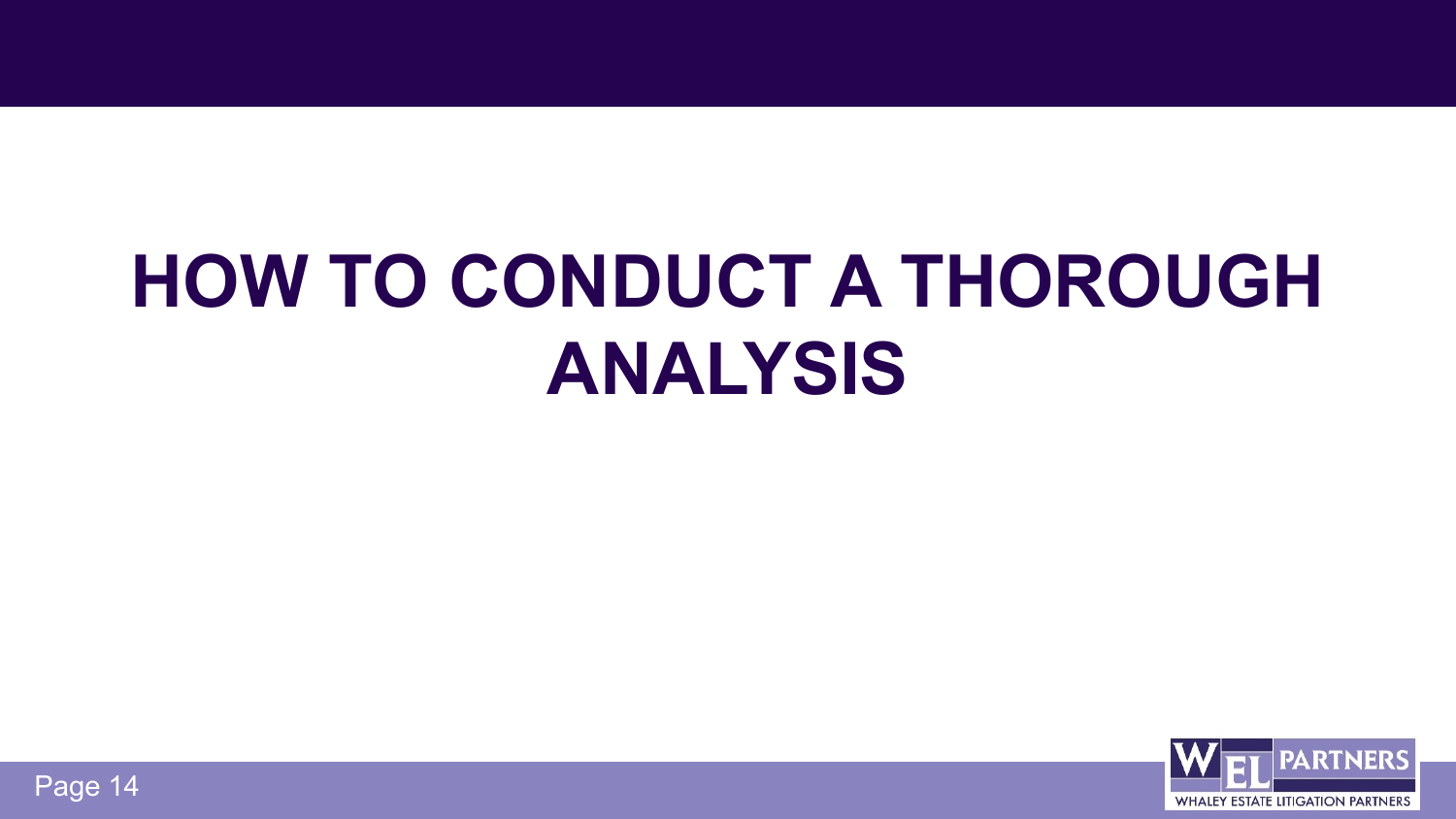### Pre-Review

- Read the governing documents (Will/Codicil/Trust/Management Plan)
- Was there an earlier Order or Judgment that amended the governing document? If there is a previous Judgment on Passing of Accounts review carry forward amounts, including assets and investments.

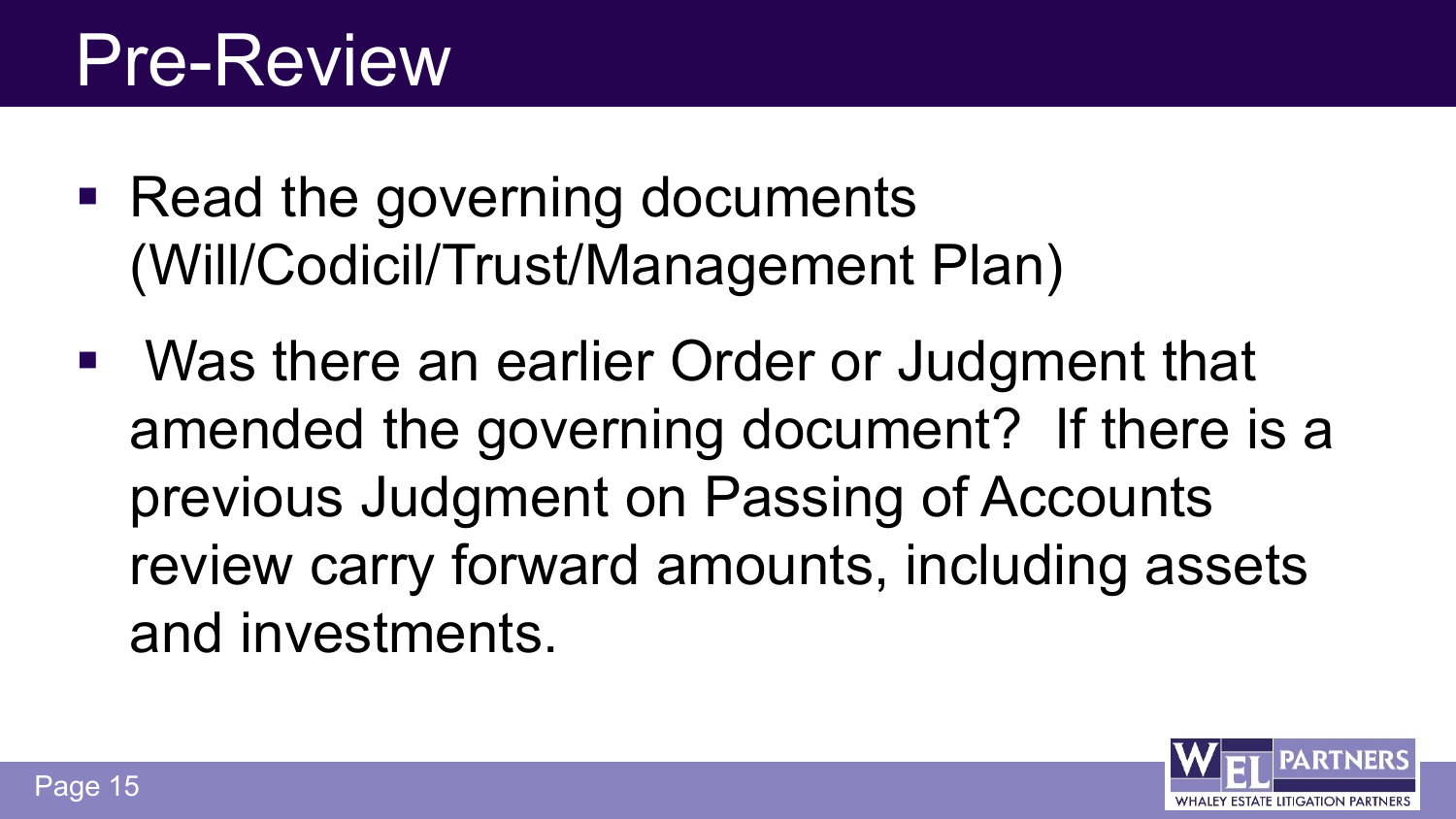### **Summary**

- Start at the Summary page
	- Do the numbers add up?
	- **If this is not the first accounting, check the carry forward** balances
	- Check the closing balances (receipts/disbursements/investments) to ensure that they match the summary numbers
	- Does the total net amount of the capital and revenue accounts equal the investments and cash on deposit in bank accounts?

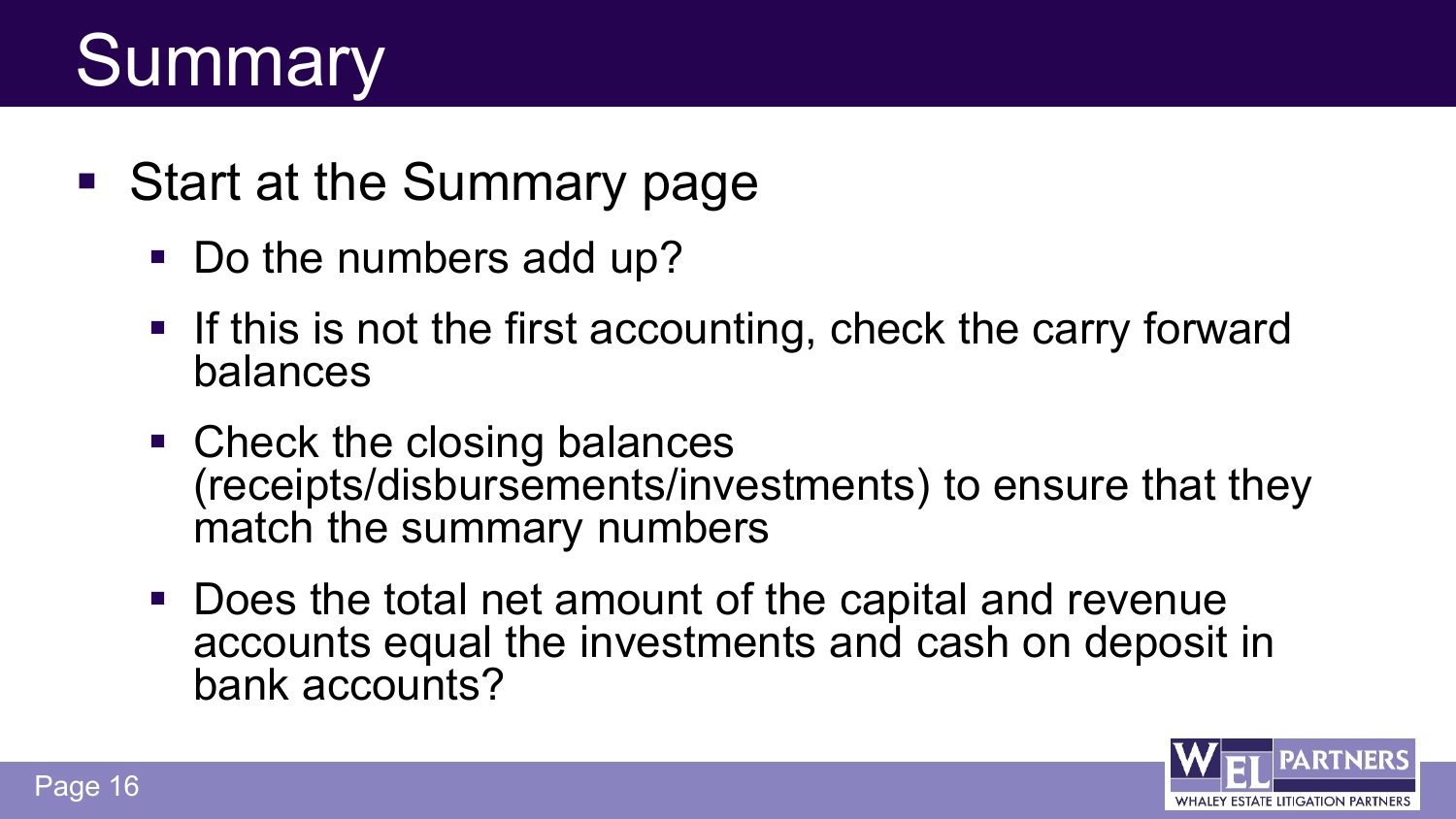### Assets/Liabilities

#### **Original Assets**

 The Accounts should record the assets held at the beginning and end of the accounting period (if not the first passing, need to review original assets remaining at end of previous passing)

#### **Liabilities**

 Do the accounts include a list of the liabilities at the beginning and end of the accounting period?

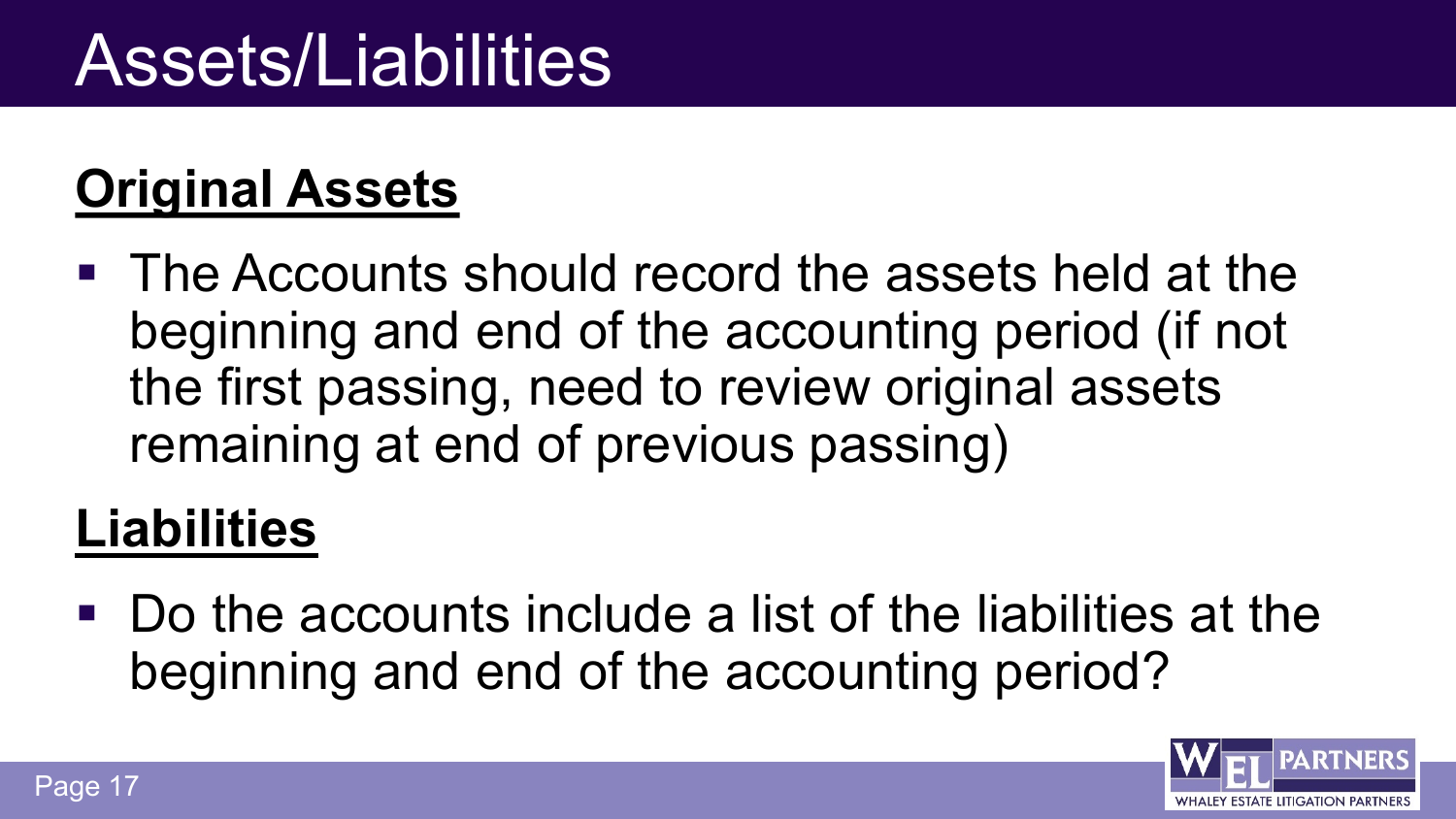## **Capital**

#### **Capital Account**

- Receipts When the original assets are realized, their receipt is recorded in capital receipts (can you track the sale/disposition of each asset?)
- Any capital gains/losses on original assets/investments?
- Expenses/disbursements, do they seem reasonable, do they have all supporting vouchers to review?
- Are the entries properly recorded in the capital account?

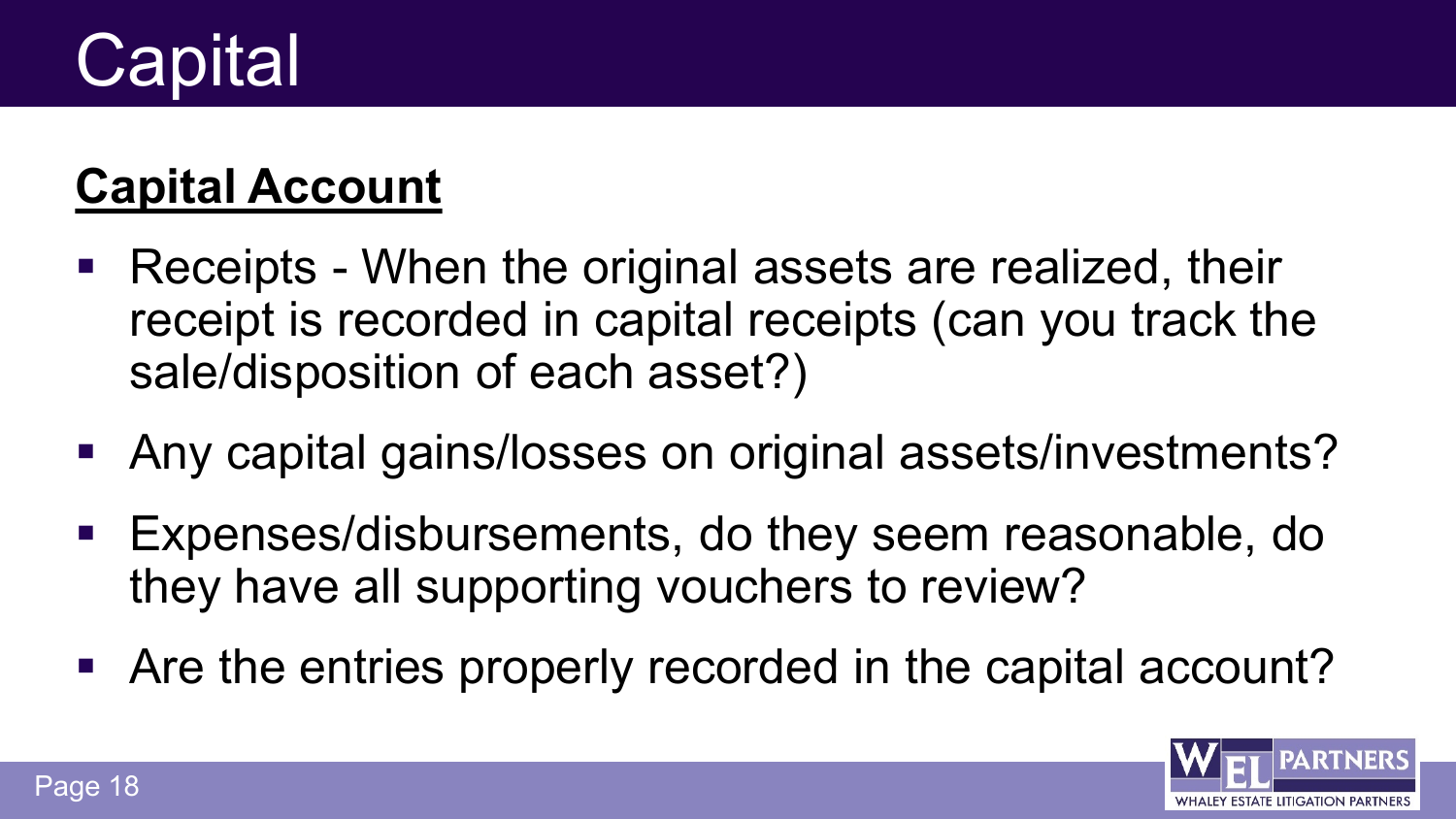### Revenue

### **Revenue Account**

- Check the original asset and investment list to examine whether interest and dividends have been received in a timely fashion and recorded properly.
- **Expenses/disbursements reasonable?** Supporting vouchers available?

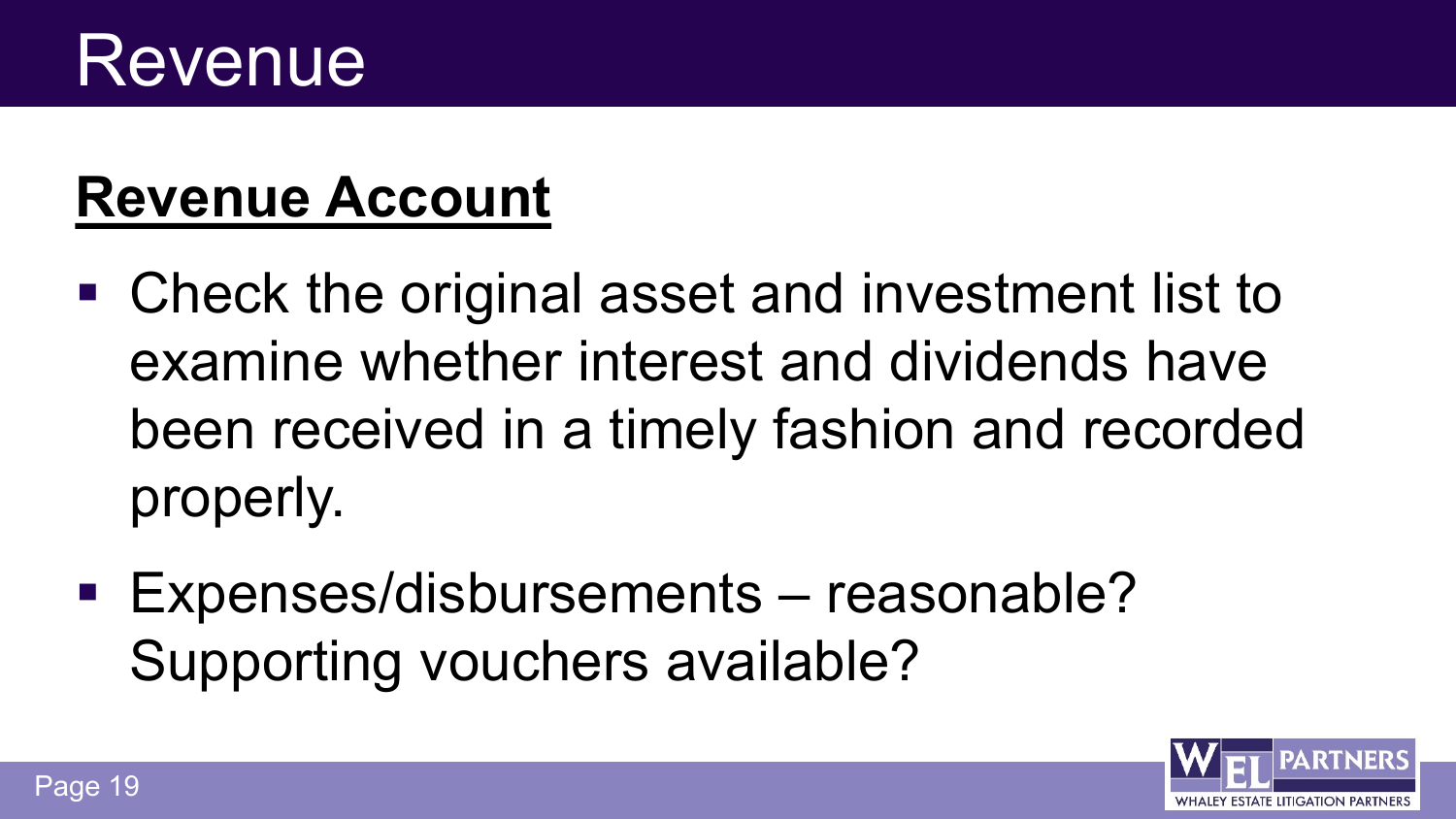### **Investment Account**

■ Does the investment account balance including the number of shares or units at the end of the accounting period? (should be straight receipt and disbursement of investments, any capital gain/loss or income on the investments to be recorded in capital or revenue)

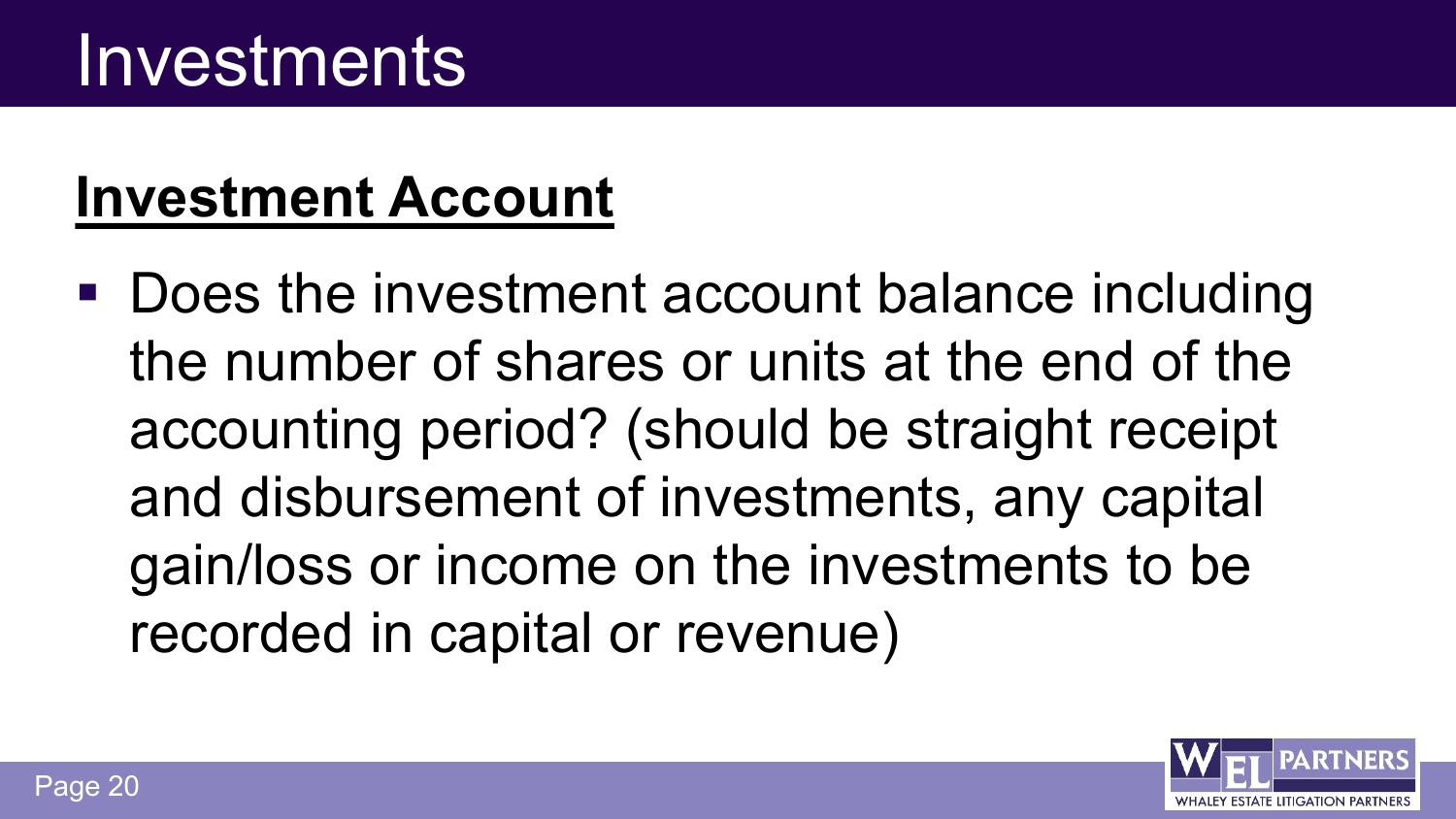### **Compensation**

- Does the statement of compensation properly calculate compensation on the capital receipts and disbursements and revenue receipts and disbursements and, in accordance with instrument (Will), statute (SDA) or common law?
- Entitled to care and management fee and properly calculated?
- **Any pre-taking?**
- Fees to be deducted from compensation?

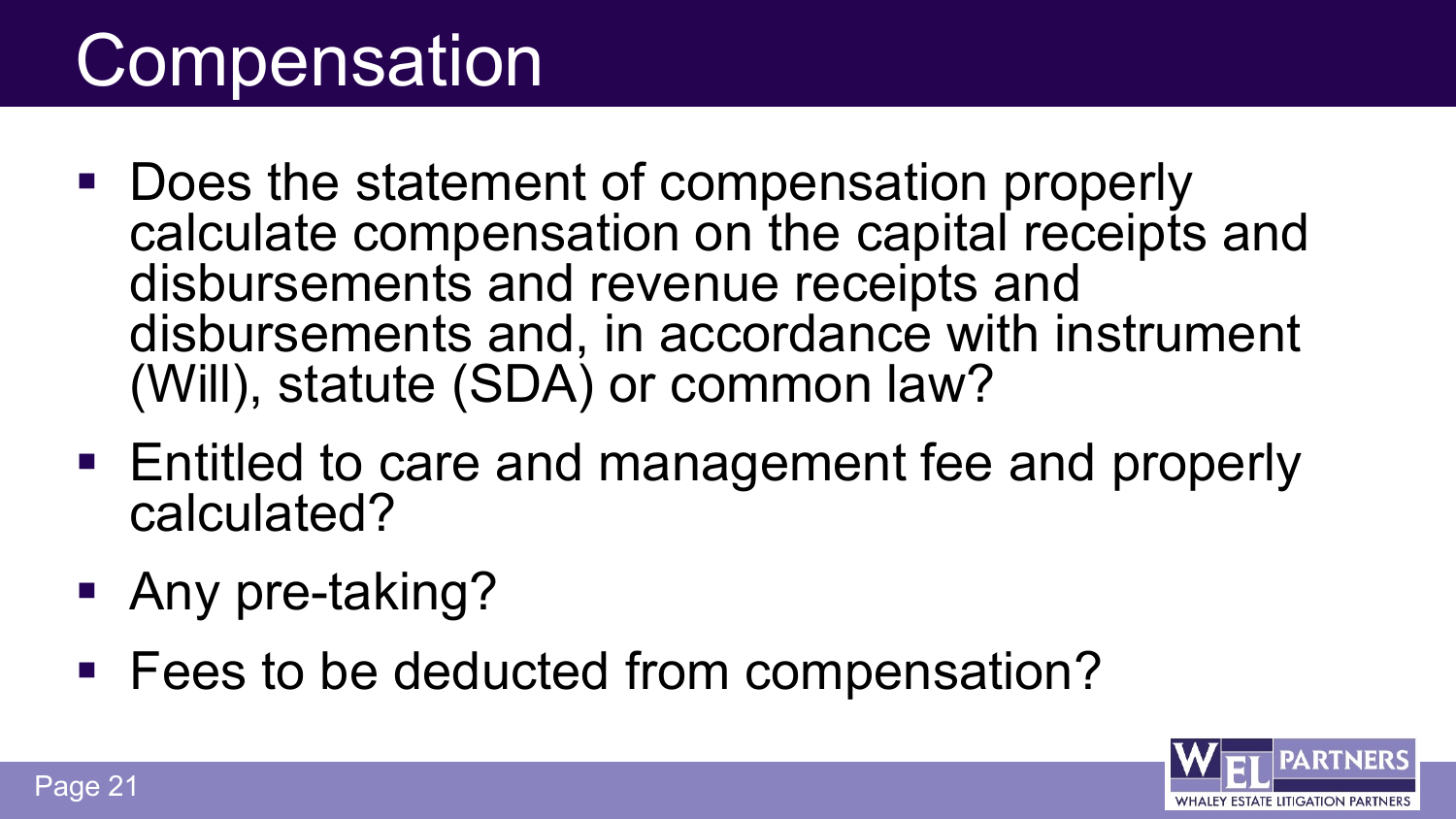**If necessary, request and review supporting** vouchers (e.g. bank and investment statements, cancelled cheques, invoices, etc.)

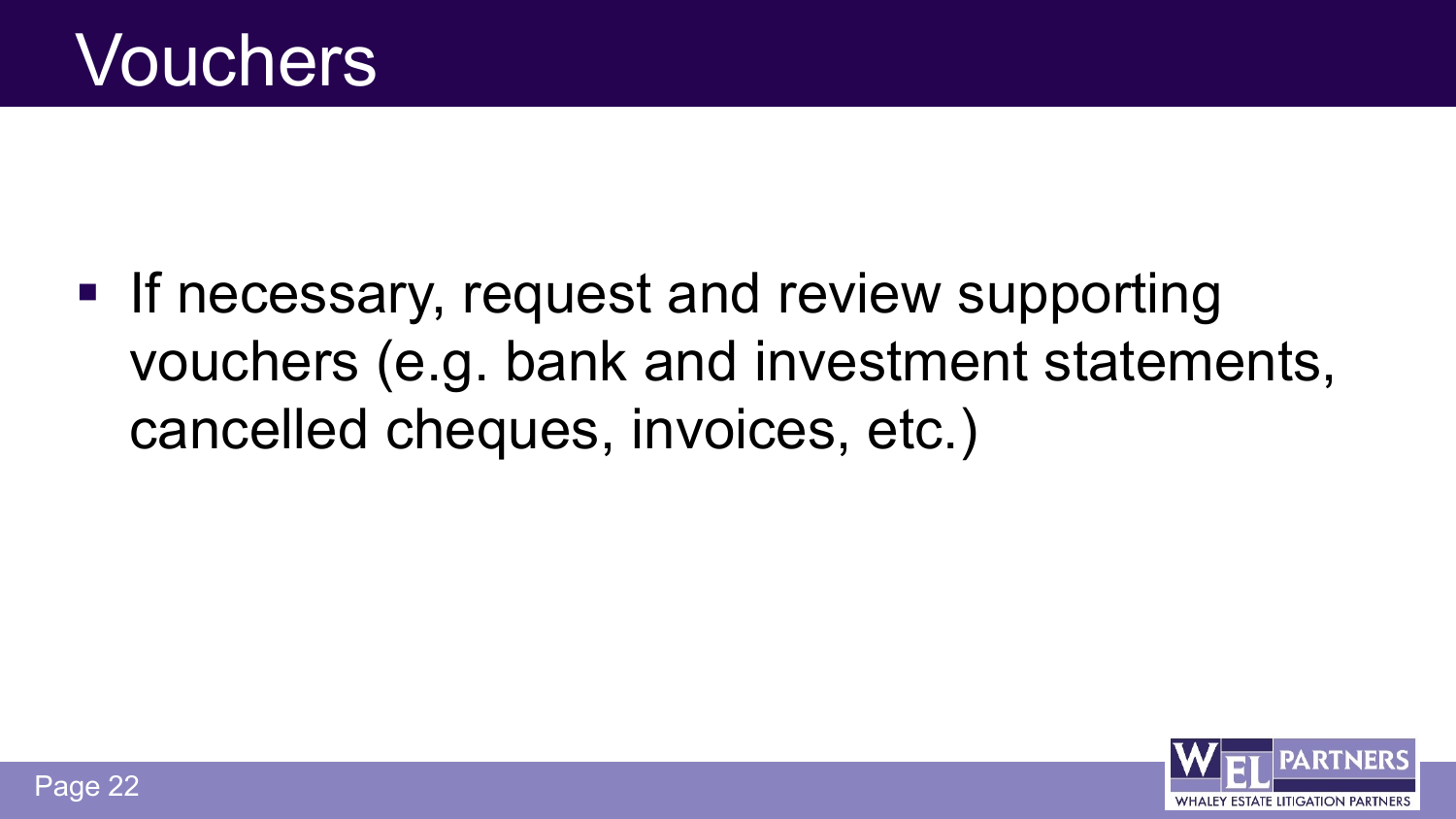# **COMMON ERRORS TO WATCH OUT FOR**



Page 23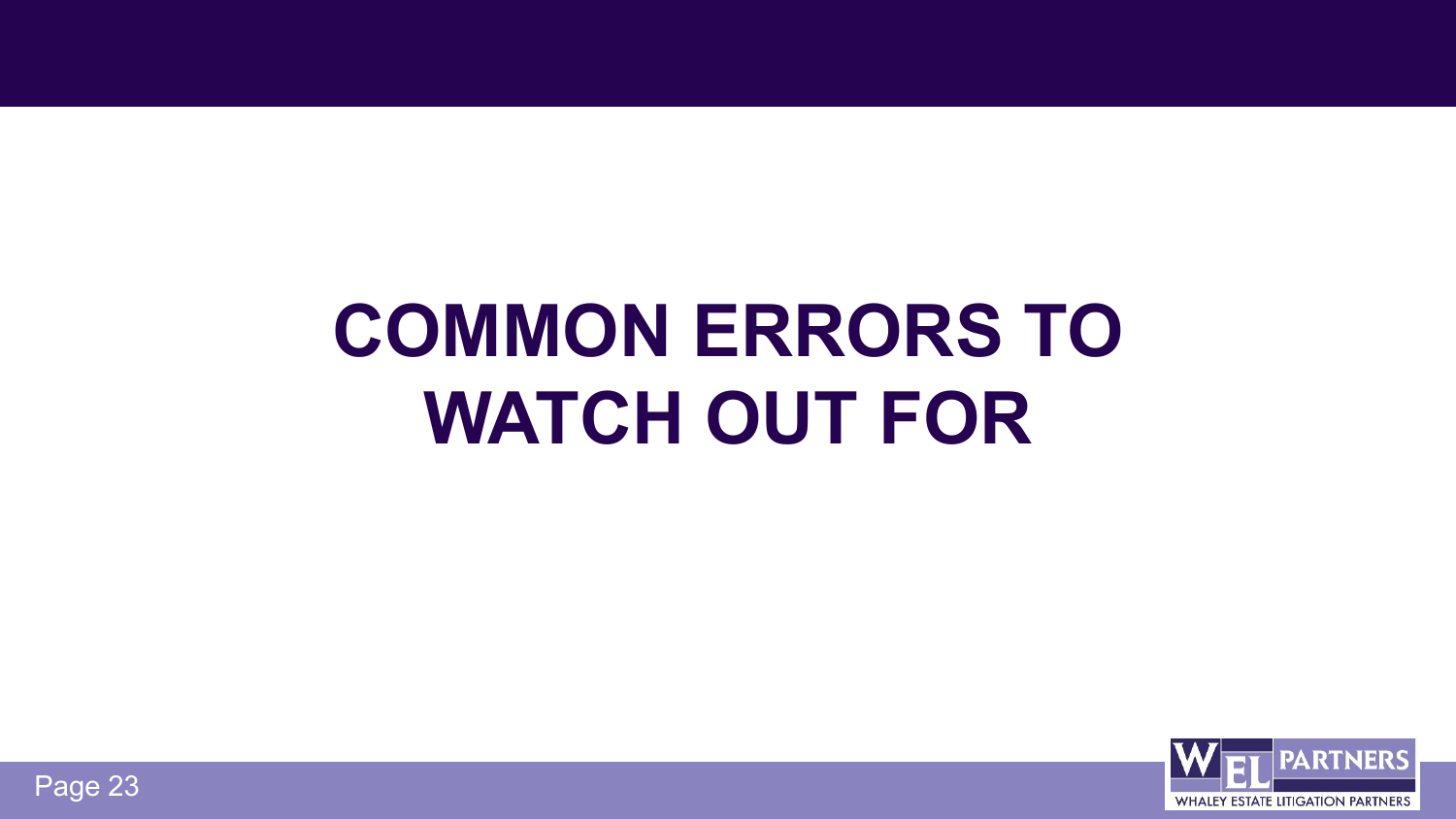### Tips and Traps

- Accuracy check the math!
- Lack of Detail incomplete information, missing assets or time periods
- **Provisions of governing document not complied with e.g.** budget in Management Plan
- Mutual funds this asset/investment is commonly not recorded properly
- Un-compensable transactions not deducted prior to calculating compensation

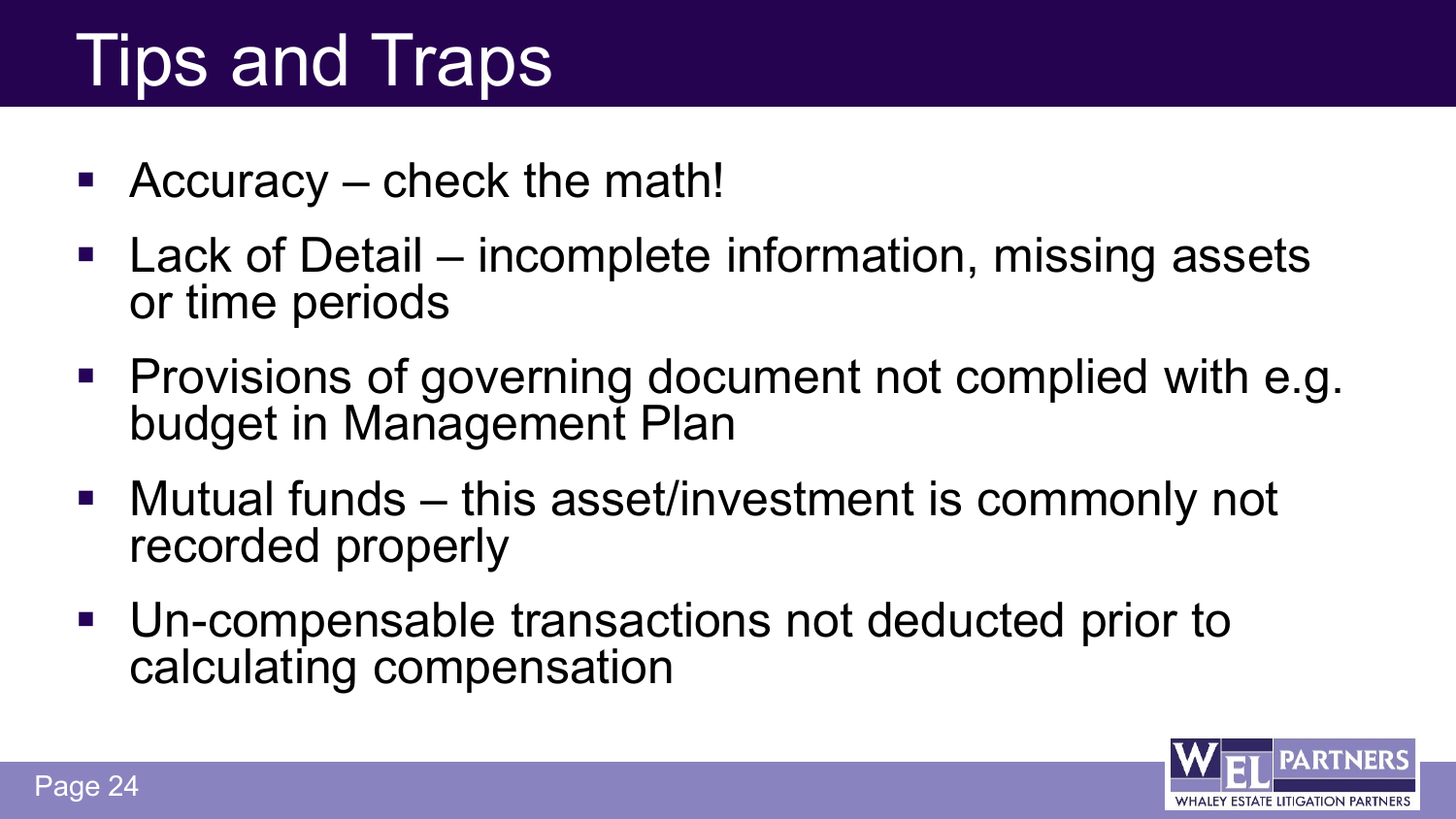## **WHAT QUALIFIES AS AN INADEQUATE ACCOUNTING**



Page 25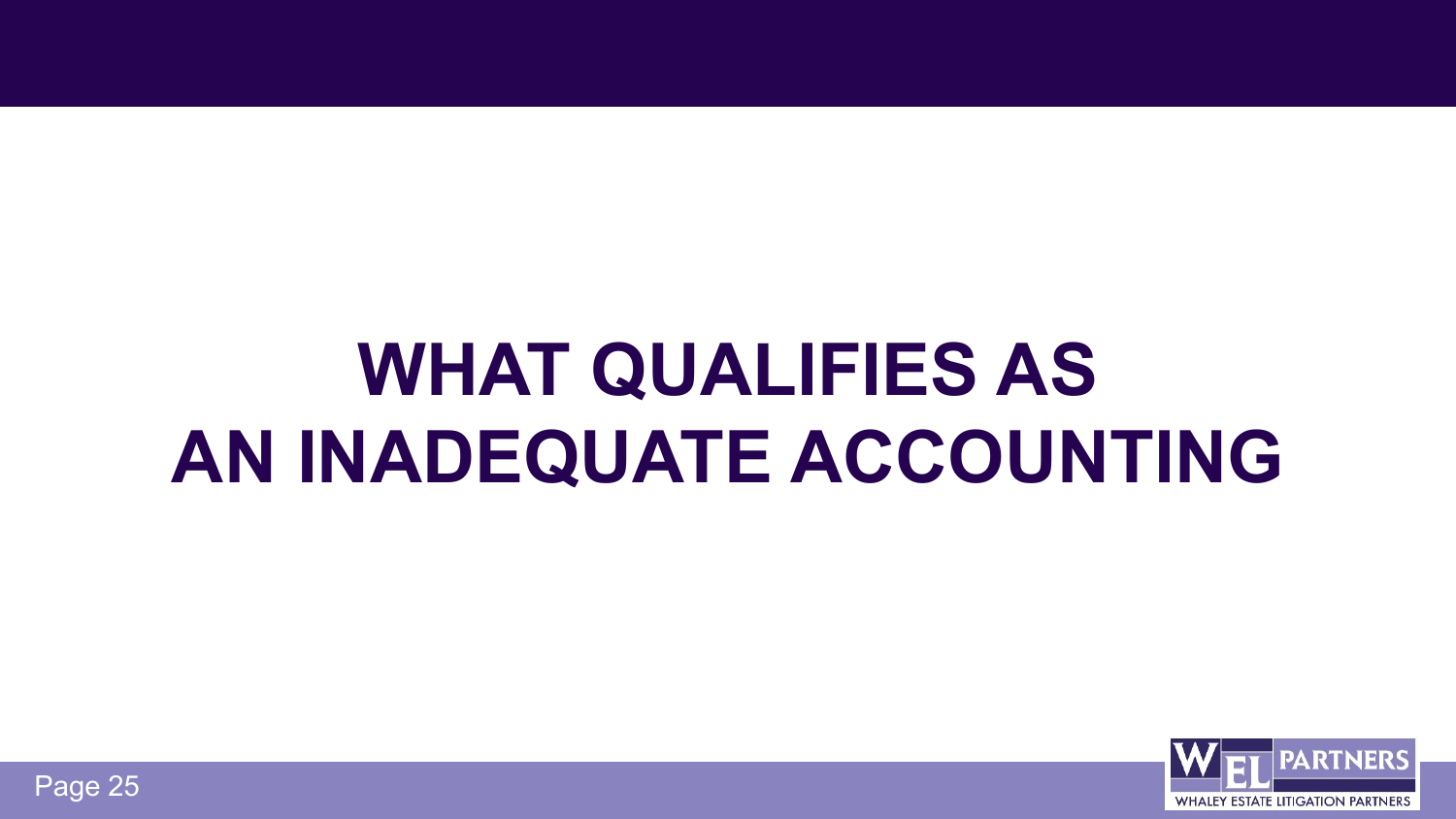### Inadequate Accounting

- Rule 74.17 sets out detailed rules for form of accounts, do they comply with Rule?
- **Incomplete and inaccurate values of assets**
- **Missing details/transactions of concern to your client**
- Lack of investments over long period of time (duty to convert – duty to keep even hand)
- Co-mingling of funds
- **Missing vouchers/pre-taken compensation**

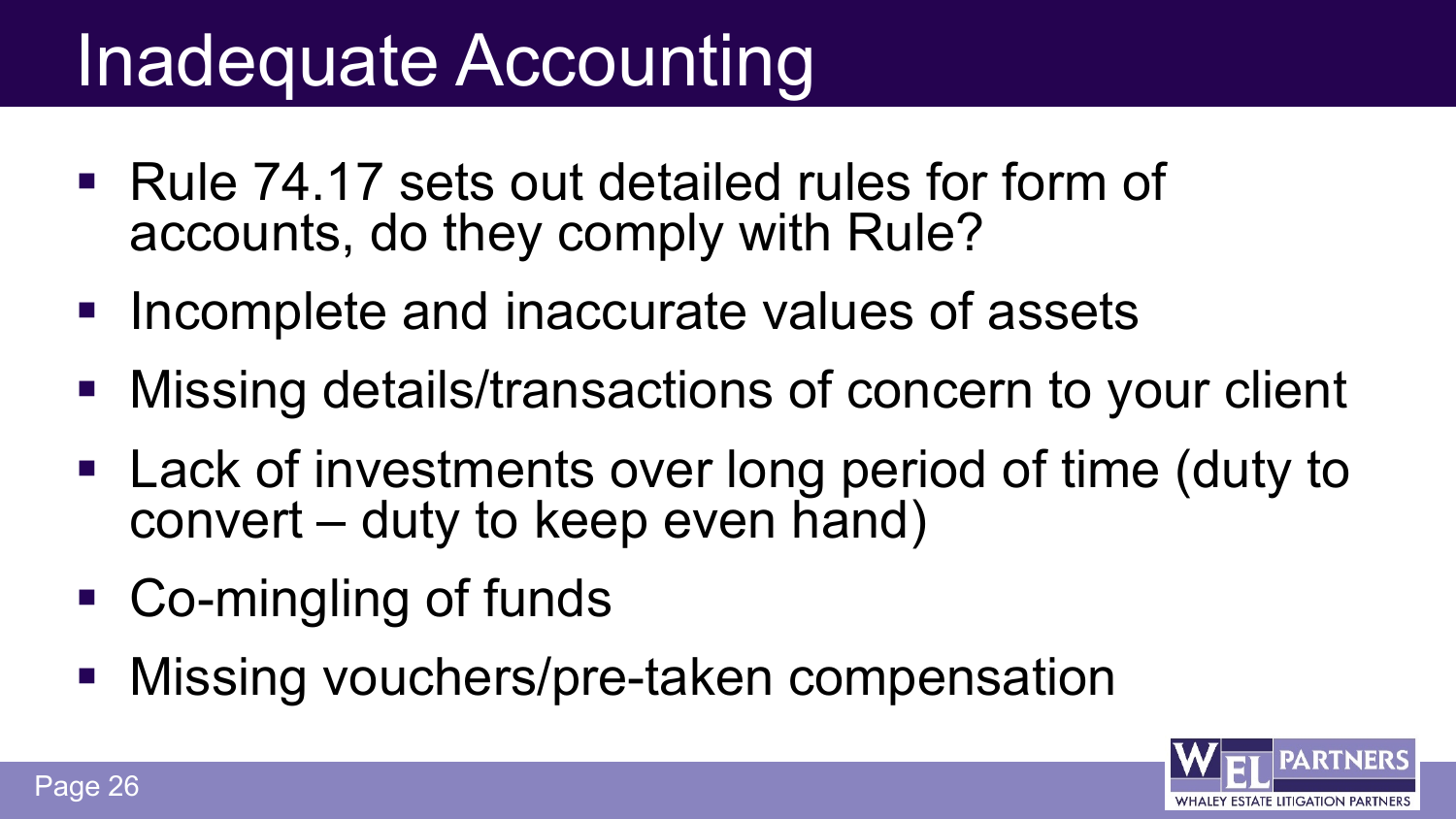### Requirement to Account

**Executors and trustees have a duty to maintain** continuous, comprehensive, detailed and accurate records of their management of assets. If the trustee chooses or is compelled to apply to court to pass accounts, the *Rules of Civil Procedure* mandate the format of the accounts (Rule 74.17). Trustee must have all vouchers available for inspection.

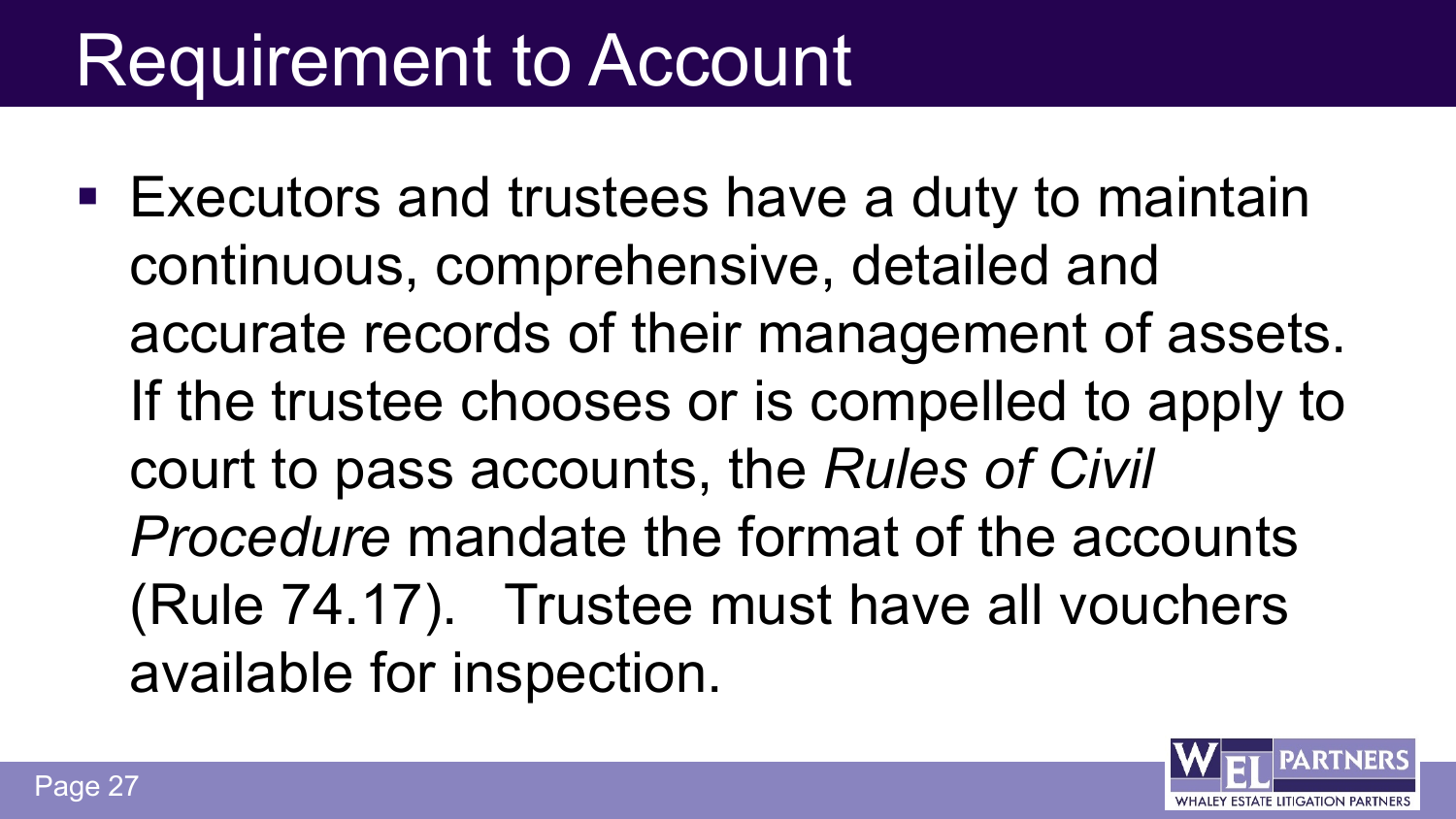### **Proper Accounting**

Zimmerman v. Fenwick (indexed as Zimmerman v. McMichael) 2010 ONSC 2947

[para 34] A trustee must make a proper accounting as a condition precedent to being awarded compensation. Without a proper accounting, the court is unable to assess the conduct of the fiduciary<br>and to determine the compensation to which he or she is entitled. Where a trustee is found to have failed to keep proper accounts and to have been grossly indifferent to his/her fiduciary obligations, he/she may be disentitled to compensation:

Widdifield on Executors and Trustees, above, at p. 13-7; Gibson (Re), [1930] M.J. No. 34, [1931] 1 D.L.R. 159 (C.A.); Picov Estate (Re), [2000] O.J. No. 682 (S.C.J.).